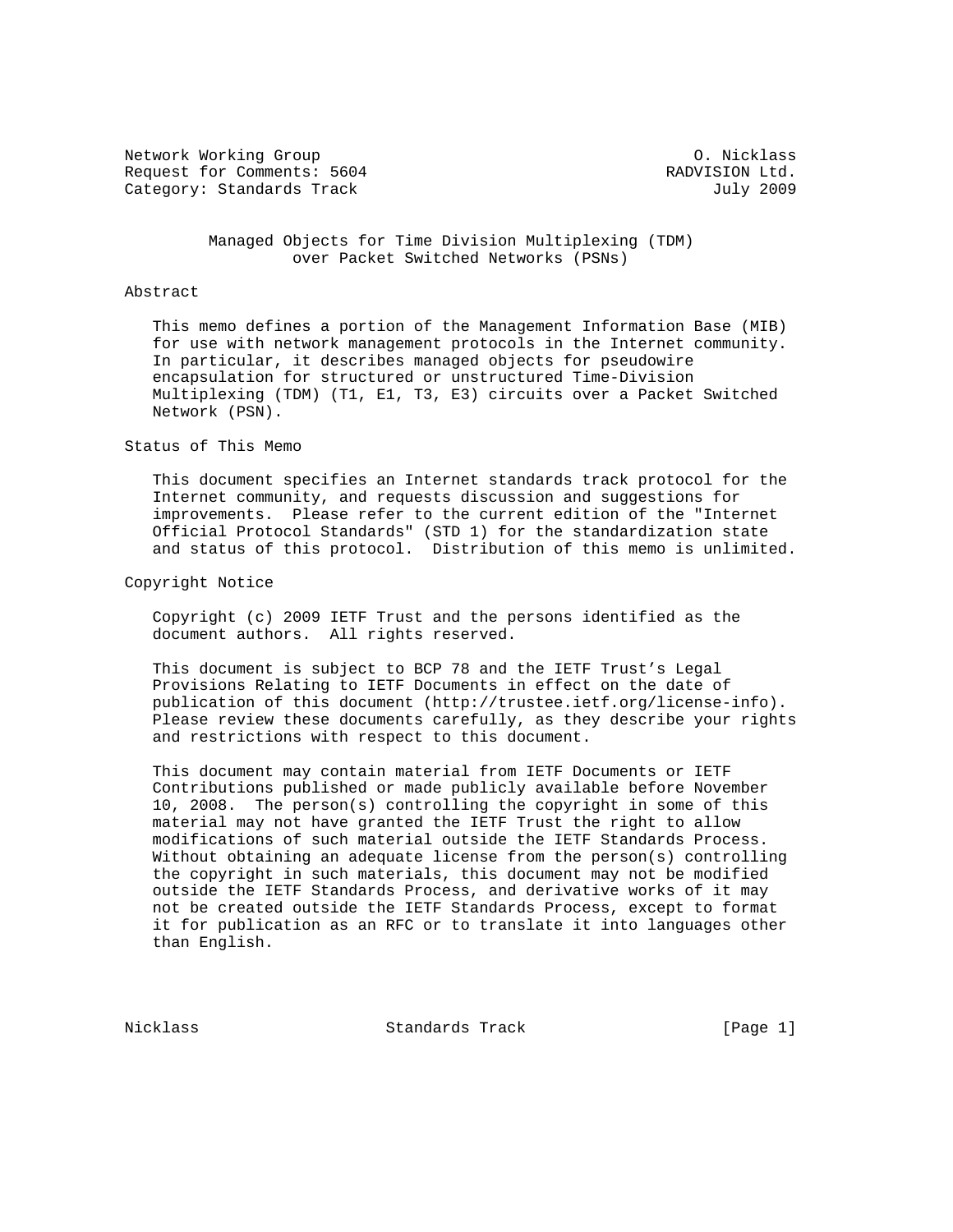Table of Contents

|                 | 4. The Internet-Standard Management Framework 4 |
|-----------------|-------------------------------------------------|
|                 |                                                 |
|                 |                                                 |
|                 |                                                 |
|                 | 6.2. TDM Connection Configuration Procedure 5   |
|                 |                                                 |
|                 |                                                 |
| 8.              |                                                 |
| 9.              |                                                 |
| 10 <sup>1</sup> |                                                 |
|                 |                                                 |
|                 |                                                 |
|                 |                                                 |
|                 |                                                 |

#### 1. Introduction

 This document describes a model for managing TDM pseudowires, i.e., TDM data encapsulated for transmission over a Packet Switched Network (PSN). The term TDM in this document is limited to the scope of Plesiochronous Digital Hierarchy (PDH). It is currently specified to carry any TDM Signals in either Structure Agnostic Transport mode (E1, T1, E3, and T3) or in Structure Aware Transport mode (E1, T1, and NxDS0) as defined in the Pseudowire Emulation Edge-to-Edge (PWE3) TDM Requirements document [RFC4197].

 This document is closely related to [SATOP], [TDMOIP], and [CESOPSN], which describe the encapsulation of TDM signals and provide the Circuit Emulation Service over a PSN.

 The TDM management model consists of several MIB modules, following the layering model described in the PWE3 Architecture document [RFC3985]. The TDM MIB module described in this document works closely with the MIB modules described in [DS3MIB], [DS1MIB], [DS0MIB], [IFMIB], [PWMIB], and with the textual conventions defined in [PWTC]. The conceptual layering and relationship among all those is described in Figure 1 below. A TDM connection will be a pseudowire (PW) connection. It will not be treated as an interface and will therefore not be represented in the ifTable.

Nicklass Standards Track [Page 2]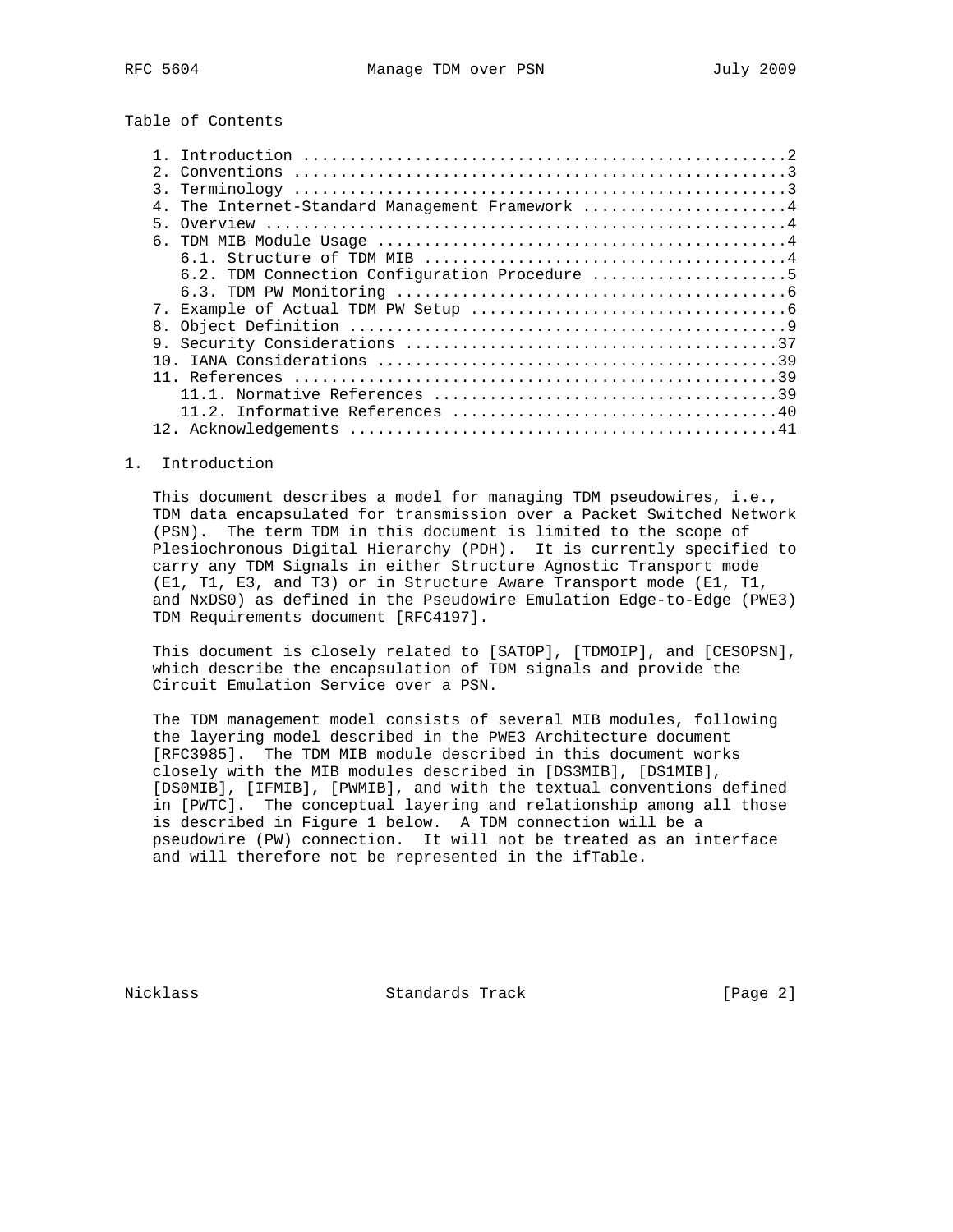# Figure 1: Conceptual Layering



# 2. Conventions

 The key words "MUST", "MUST NOT", "REQUIRED", "SHALL", "SHALL NOT", "SHOULD", "SHOULD NOT", "RECOMMENDED", "MAY", and "OPTIONAL" in this document are to be interpreted as described in RFC 2119 [BCP14].

## 3. Terminology

 The basic terminology used to refer to transmission direction in this document is taken from [SATOP], which describes a mechanism for transporting Structure-Agnostic (TDM) bit-streams over a packet oriented network. To simplify this document, the terminology is used for structured and unstructured TDM as well.

 "PSN-bound" references the traffic direction where TDM data is received, adapted to the packet based on the number of payload bytes per packet, assigned a relevant TDM header (sequence numbers, flags, and timestamps (if the RTP header is used)), prepended multiplexing layer and PSN headers, and sent into the PSN.

 Conversely, the "CE-bound" references the traffic direction where packets are received from the PSN, packet payloads are reassembled by including a jitter buffer where payload of the received TDM packets

Nicklass Standards Track [Page 3]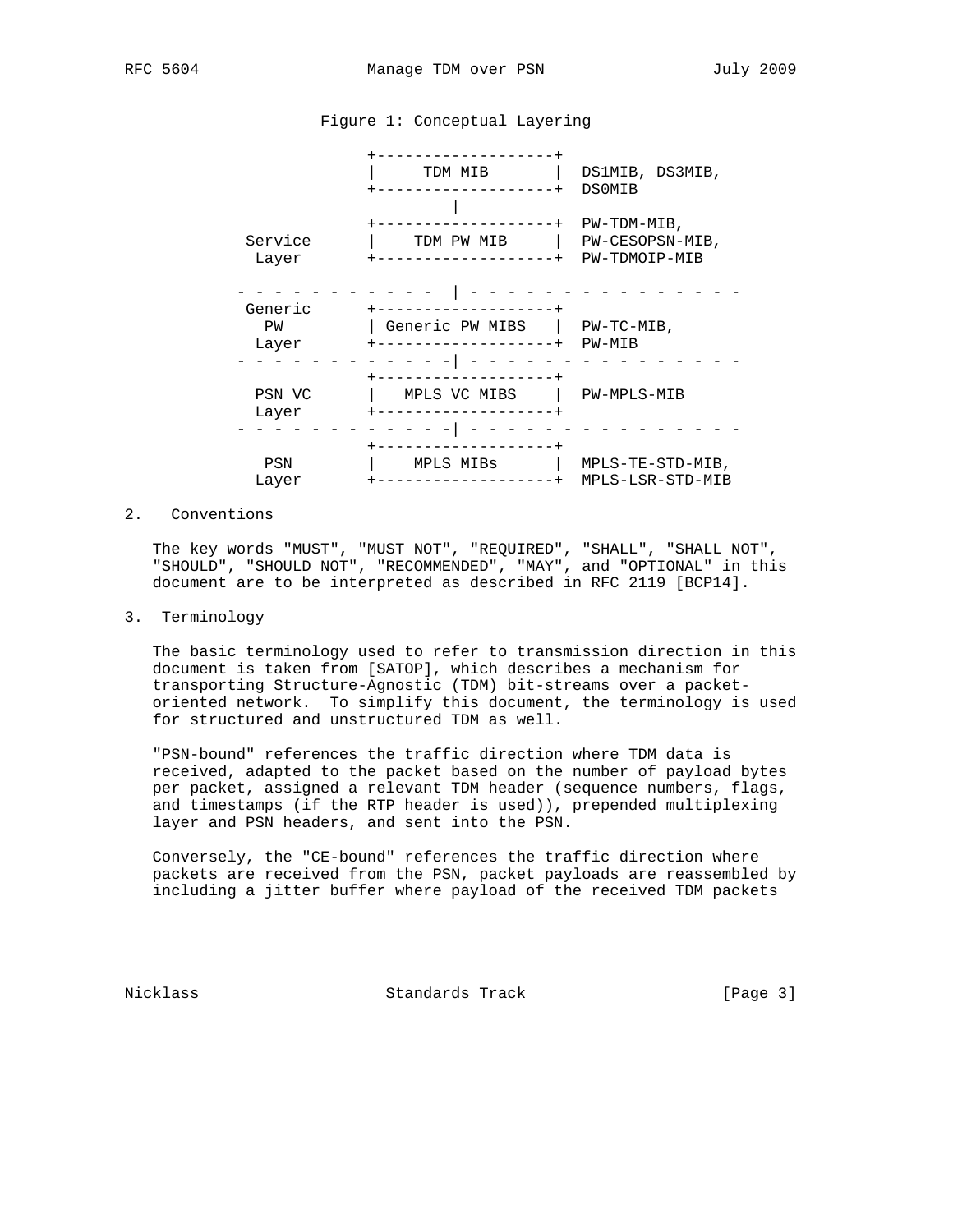is stored prior to play out to the TDM line. The size of this buffer SHOULD be locally configurable to allow accommodation to the PSN specific packet delay variation.

 The CE-bound TDM interworking function (IWF) SHOULD use the sequence number in the control word for the detection of lost (Loss of Packet State (LOPS)) and mis-ordered packets. If the RTP header is used, the RTP sequence numbers MAY be used for the same purposes.

4. The Internet-Standard Management Framework

 For a detailed overview of the documents that describe the current Internet-Standard Management Framework, please refer to section 7 of RFC 3410 [RFC3410].

 Managed objects are accessed via a virtual information store, termed the Management Information Base or MIB. MIB objects are generally accessed through the Simple Network Management Protocol (SNMP).

 Objects in the MIB are defined using the mechanisms defined in the Structure of Management Information (SMI). This memo specifies a MIB module that is compliant to the SMIv2, which is described in STD 58, RFC 2578 [RFC2578], STD 58, RFC 2579 [RFC2579] and STD 58, RFC 2580 [RFC2580].

5. Overview

 This MIB module is designed to satisfy the following requirements and constraints:

- 1. Fit within the architecture defined by [RFC3985] and [PWMIB].
- 2. Support edge-to-edge emulation of any TDM connections.
- 3. Configure the connection. The connection-specific behavior is provided via the supplement MIB modules.
- 4. Report various alarms, counters, and status objects.
- 6. TDM MIB Module Usage
- 6.1. Structure of TDM MIB

The MIB consists of five tables;

 - The TDM PW Table (pwTDMTable) contains generic TDM information regarding the PW connection. It contains the ifIndex of the TDM interface, an index to an entry in the generic configuration table

Nicklass Standards Track [Page 4]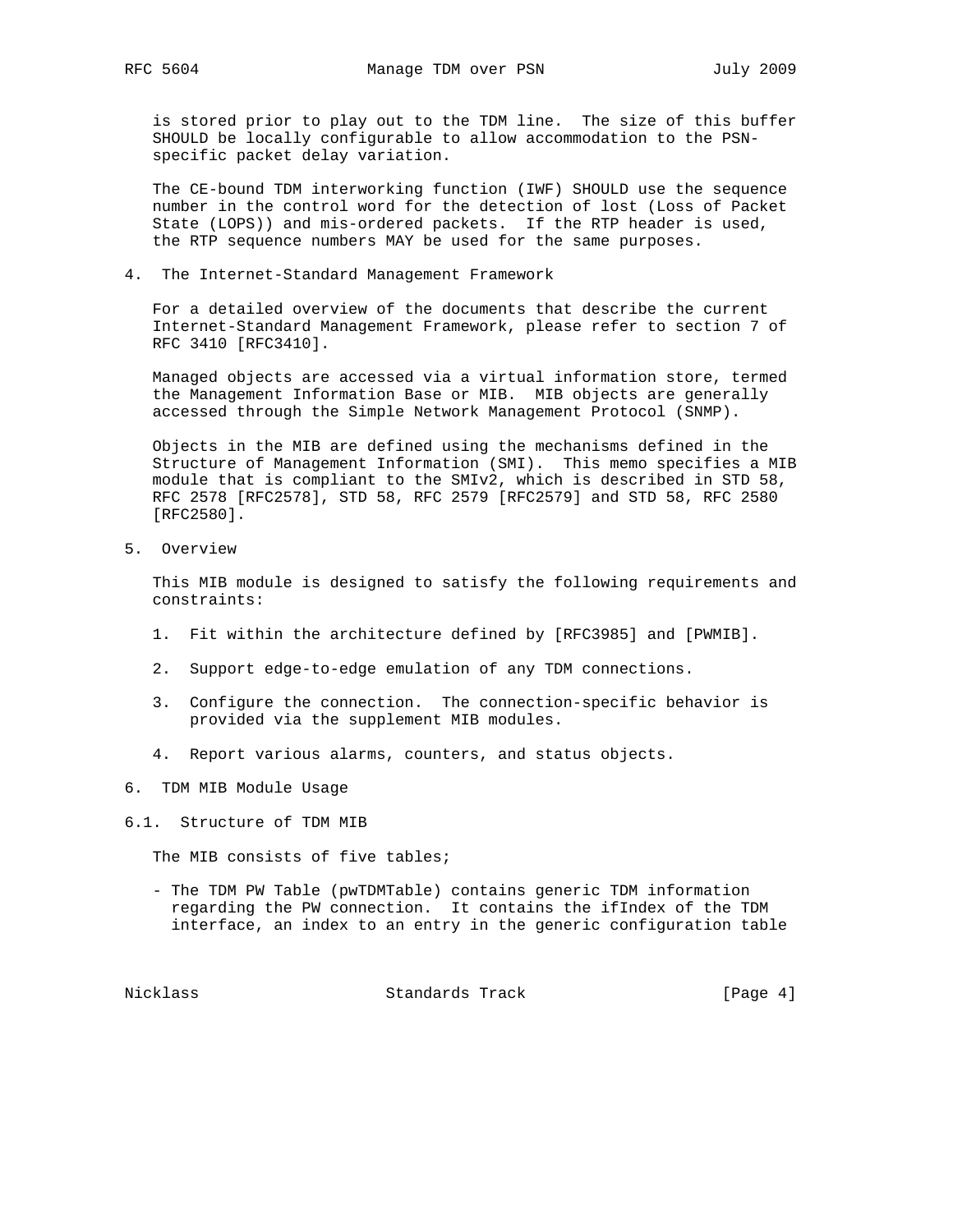(pwTDMCfgTable), an index to an entry in the specific configuration table (pwCXXXCfgTable, where XXX can be TDMoIP (TDM over IP) or CESoPSN (Circuit Emulation Service over PSN)), config error indications, and various status indications. The two indices of the two configuration tables are providing the connection parameters. The TDM interface can be a full link of any TDM type like E1 or DS3, for example, or the interface of the bundle holding the collection of time slots to be transmitted. Based on the TDM PW type, the relevant pwXXXCfgTable from the relevant MIB module will be used. The specific types are:

- o 17 Structure-agnostic E1 over Packet
- o 18 Structure-agnostic T1 (DS1) over Packet
- o 19 Structure-agnostic E3 over Packet
- o 20 Structure-agnostic T3 (DS3) over Packet
- o 21 CESoPSN basic mode (XXX=CESoPSN)
- o 22 TDMoIP AAL1mode (XXX=TDMoIP)
- o 23 CESoPSN TDM with CAS (XXX=CESoPSN)
- o 24 TDMoIP AAL2 Mode (XXX=TDMoIP)
- The TDM Generic Parameter Table (pwTDMCfgTable) contains TDM generic configurable parameters for any TDM type.
- The TDM Performance Current Table (pwTDMPerfCurrentTable) contains TDM statistics for the current 15-minute period.
- The TDM Performance Interval Table (pwTDMPerfIntervalTable) contains TDM statistics for historical intervals (usually 96 15 minute entries to cover a 24 hour period).
- The TDM Performance One-Day Interval Table (pwTDMPerf1DayIntervalTable) contains TDM statistics for historical intervals accumulated per day. Usually 30 one-day entries to cover a monthly period.
- 6.2. TDM Connection Configuration Procedure

Configuring a TDM PW involves the following steps:

 First, configure the parameters of the interface-specific layer using the DS1-MIB and or the DS3-MIB.

Nicklass Standards Track [Page 5]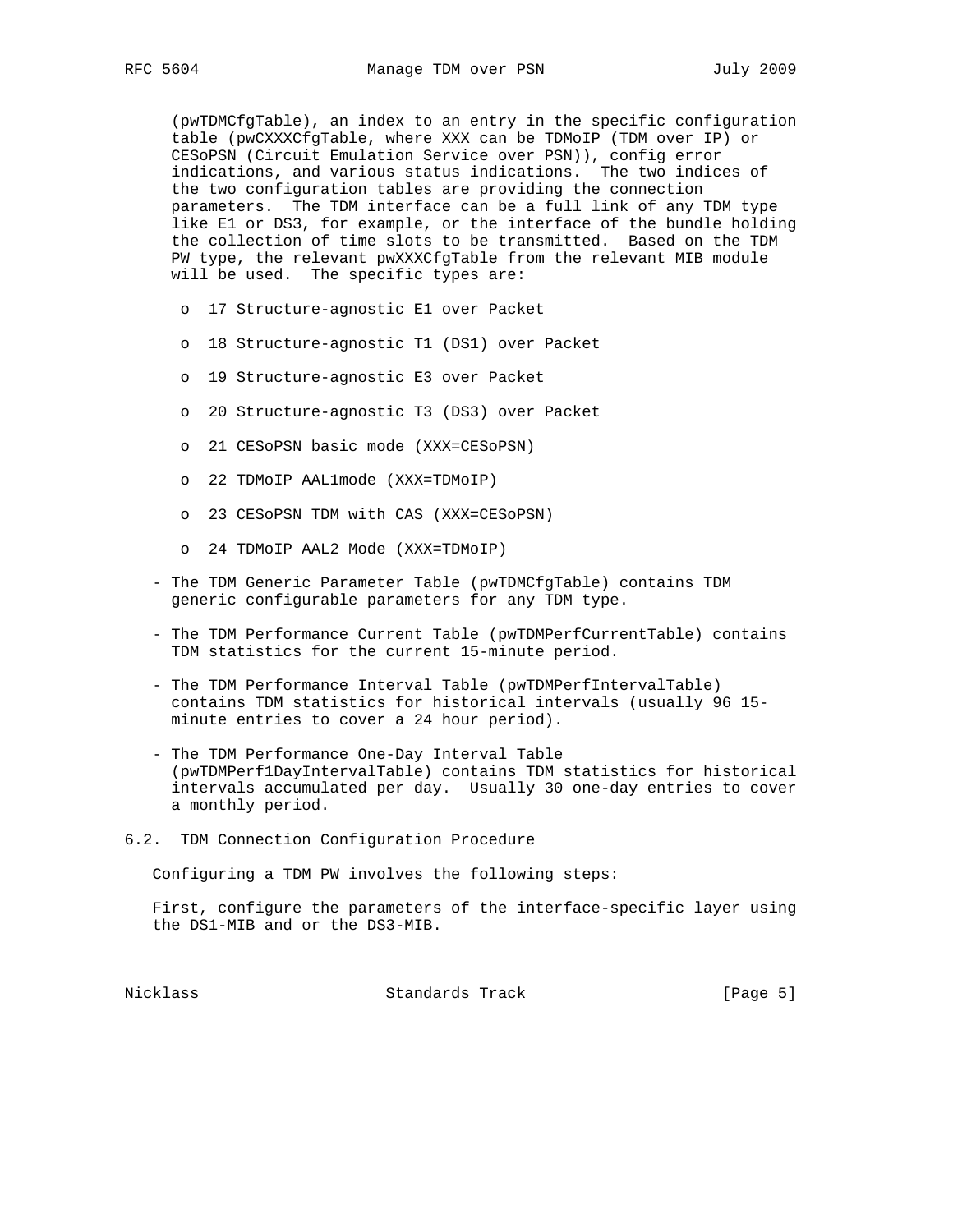Next, if applicable, create a bundle of time slots using the DS0 Bundle MIB [DS0MIB].

Next, create an entry in the pwTable and configure the PSN tunnels:

- Follow steps as defined in [PWMIB].

 NOTE: The agent should create an entry in the pwTDMTable for any entry created in the pwTable with pwType equal to a value between (17) and (24).

Next complete the TDM PW configuration:

- If necessary, create an entry in the relevant pwXXXCfgTable and in the pwTDMTable (suitable entries may already exist in both tables).
- Set the index of the relevant pwXXXCfgTable entry and of the relevant pwTDMCfgTable entry in the pwTDMTable.

#### 6.3. TDM PW Monitoring

 Upon making the TDM PW operational, the pwTDMPerfCurrentTable, pwTDMPerfIntervalTable, and PwTDMPerf1DayIntervalTable can be used to monitor the various counters, indicators, and conditions of the PW. All performance parameters are accumulated in daily intervals and in 15-minute intervals. The number of daily intervals kept by the agent is based on the specific implementation. The 15-minute intervals, up to 96 intervals (24 hours worth), are all kept by the agent. Fewer than 96 intervals of data will be available if the agent has been restarted within the last 24 hours. Performance parameters continue to be collected when the interface is down. There is no requirement for an agent to ensure a fixed relationship between the start of a 15-minute interval and any wall clock; however, some agents may align the 15-minute intervals with quarter hours. Performance parameters are of types PerfCurrentCount and PerfIntervalCount. These textual conventions are all Gauge32, and they are used because it is possible for these objects to decrease.

7. Example of Actual TDM PW Setup

 This section provides an example of using the various MIB objects described in the following section to set up a TDM PW connection.

 The first example is setting a connection of DS1 type. The second example is setting a connection with a bandwidth of 3 DS0 (time slots).

Nicklass Standards Track [Page 6]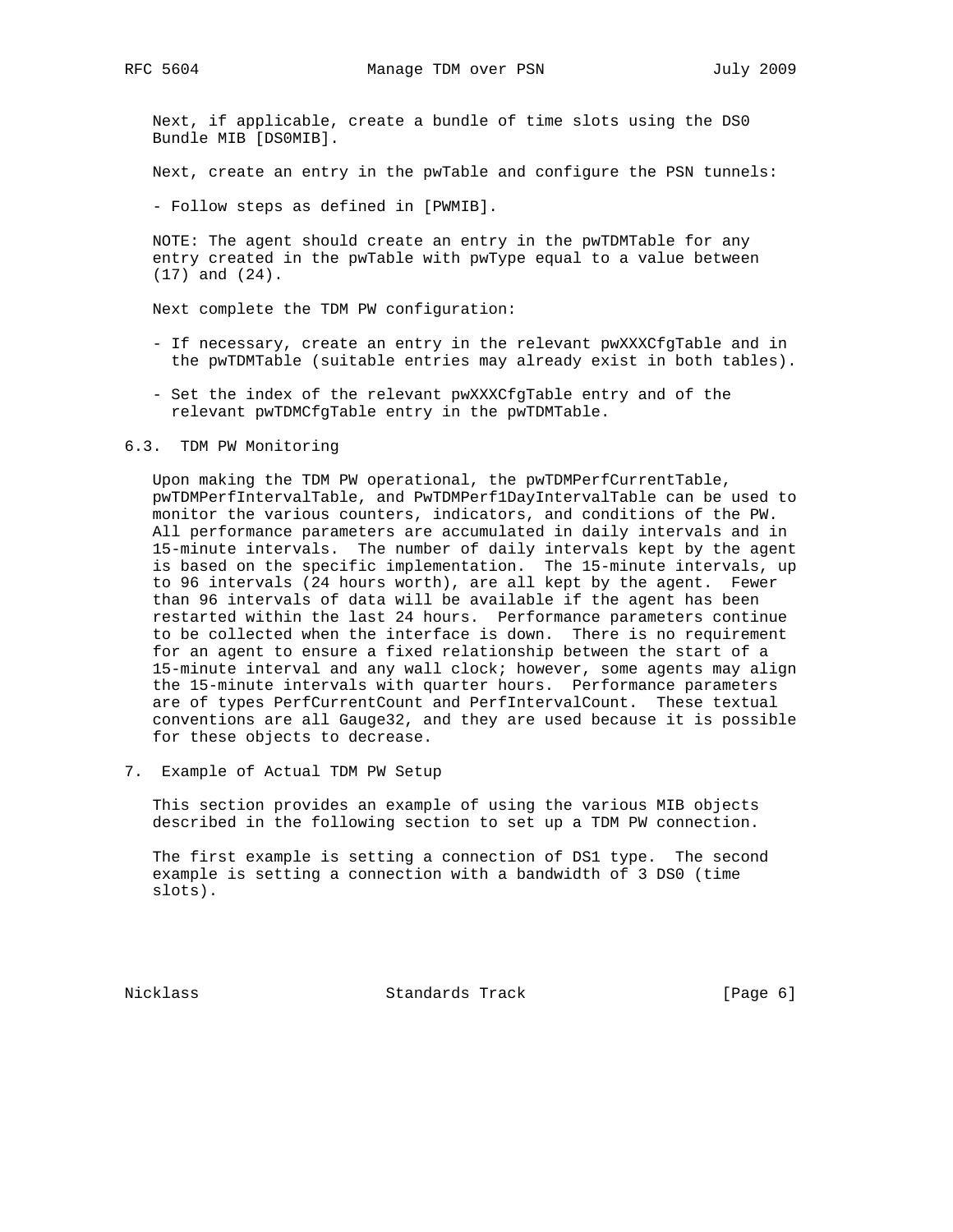While those examples are not meant to illustrate all options of the MIB, they are intended as an aid to understanding some of the key concepts. See [PWMIB] for an example of setting up PSN tunnels.

First example:

- 1. Configure the DS1 interface using DS1-MIB.
- 2. If needed, create an entry in the pwTDMCfgTable (assuming index = 10); verify that there are no errors in the configuration using the relevant object.
- 3. Get a new pwIndexNext [PWMIB] and create a new pwTable entry using the value of pwIndexNext (assume here, the PW index = 20).
- 4. Set the pwType [PWMIB] of the new entry to the relevant value (17) or (18). This should create a new entry in the pwTDMTable.
- 5. Configure the newly created TDM PW with the required pointers, indices, and the relevant entry in pwTDMCfgTable (index 10).

```
 In [DS1MIB] dsx1IfIndex (ifIndex = 5)
```
 In pwTDMCfgTable entry: Set the connection characteristic parameters:

{

| pwTDMCfqPayloadSize | $= 43$ -- payload bytes    |
|---------------------|----------------------------|
| pwTDMCfqPktReorder  | $=$ FALSE                  |
| pwTDMCfqRtpHdrUsed  | $=$ FALSE                  |
| pwTDMCfqJtrBfrDepth | $=$ 30000 -- micro-seconds |
|                     |                            |

}

 In pwTDMTable entry: Set the relevant ifIndex, the generic TDM index, and the specific TDM index to complete creation:

| pwTDMIfIndex     |        | = 5 -- IfIndex of associated entry<br>-- in DS1 table   |
|------------------|--------|---------------------------------------------------------|
| pwGenTDMCfqIndex | $= 10$ | -- Index of associated entry<br>-- in pwTDMCfqTable.    |
| pwRelTDMCfqIndex | $= 0$  | -- No Index in associated entry<br>-- in pwXXXCfqTable. |
|                  |        |                                                         |

Verify that there are no error bits set in pwTDMConfigError.

Nicklass Standards Track [Page 7]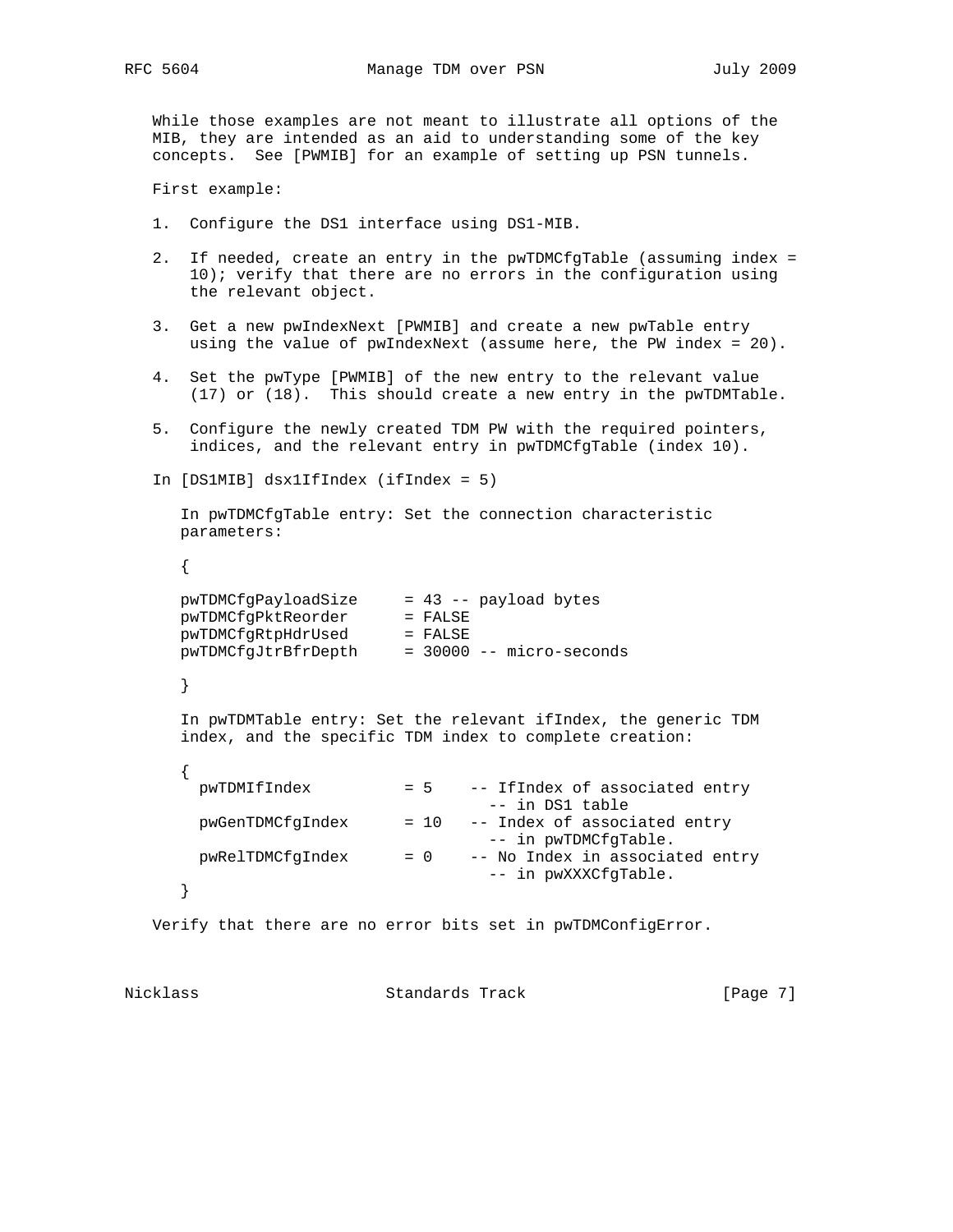Second example:

- 1. Configure the DS1 interface using DS1-MIB.
- 2. Set up a bundle and get its dsx0BundleIfIndex. Setting up the bundle should involve using IFMIB properly.
- 3. Since structured TDMoIP circuit is defined, the next MIB module to be used is TDMoIP-MIB.
- 4. If needed, create an entry in the pwTDMCfgTable (assuming index = 7).
- 5. If needed, create an entry in the pwXXXCfgTable (index = 11). XXX can be TDMoIP or CESoPSN.
- 6. Verify that there are no errors in the configuration using the relevant object when signaling is in use.
- 7. Get a new pwIndexNext [PWMIB] and create a new pwTable entry using the value of pwIndexNext.
- 8. Set the pwType [PWMIB] of the new entry to (24). This should create a new entry in the pwTDMTable.
- 9. Configure the newly created TDM PW with the required pointers, indices, and the relevant entries in pwTDMCfgTable and in pwXXXCfgTable (assuming indices 7 and 11).

 In [DS1MIB] dsx1IfIndex (ifIndex) = 5 In [DS0MIB] dsx0BundleIfIndex = 8

 In pwTDMTable entry: Set the relevant ifIndex, the generic TDM index, and the specific TDM index to complete creation:

```
 {
 pwTDMIfIndex = 8 -- IfIndex of associated entry
                             -- in DS0 table
  pwGenTDMCfgIndex = 7 -- Index of associated entry
                             -- in pwTDMCfgTable.
  pwRelTDMCfgIndex = 11 -- Index of associated entry
                            -- in pwXXXCfgTable.
  -- pwXXXCfgTable might be an implementation specific table too.
 }
```
Verify that there are no error bits set in pwTDMConfigError.

Nicklass Standards Track [Page 8]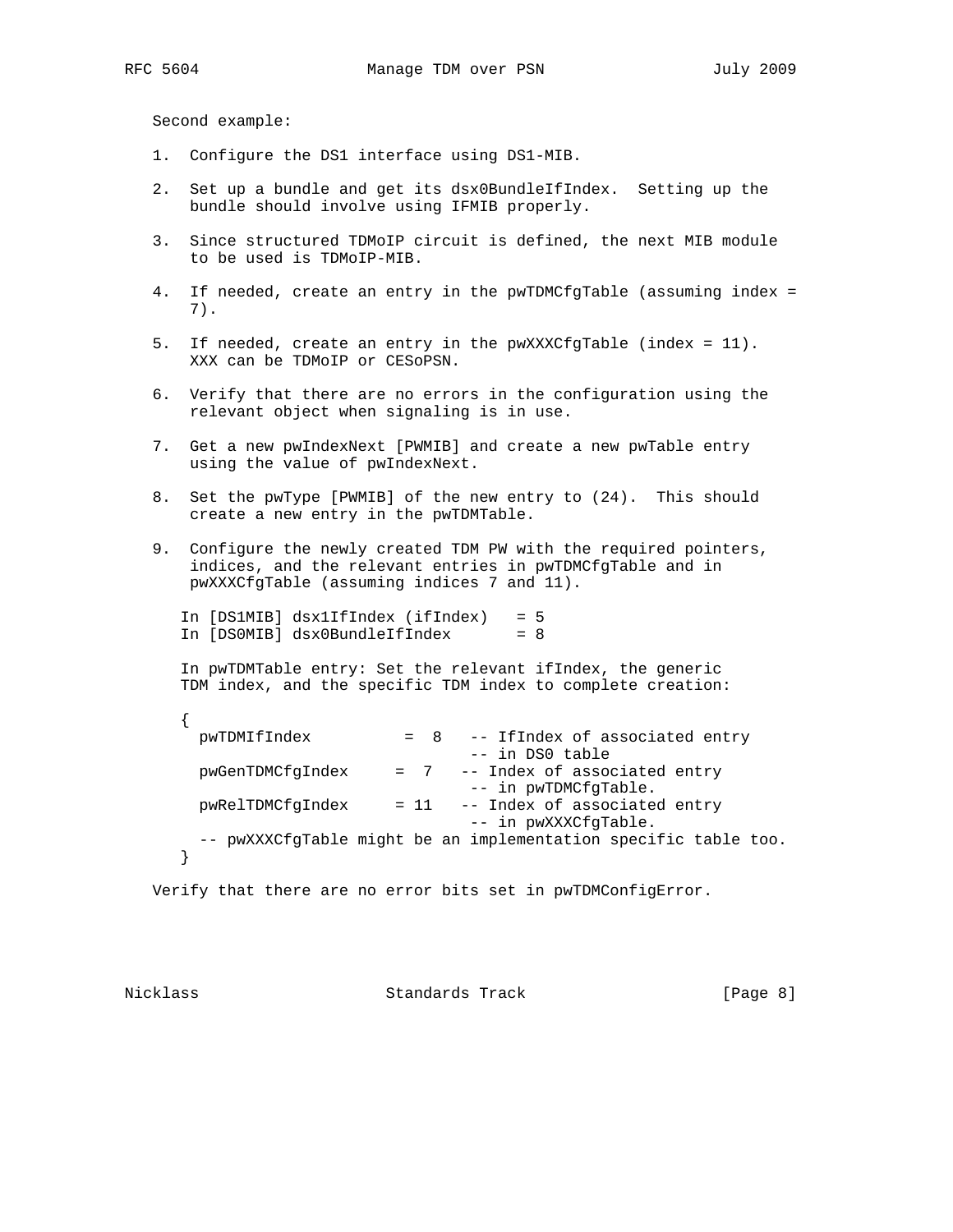8. Object Definition PW-TDM-MIB DEFINITIONS ::= BEGIN IMPORTS MODULE-IDENTITY, OBJECT-TYPE, Integer32, Counter32, Unsigned32, mib-2 FROM SNMPv2-SMI MODULE-COMPLIANCE, OBJECT-GROUP FROM SNMPv2-CONF TEXTUAL-CONVENTION, TruthValue, RowStatus, StorageType, TimeStamp FROM SNMPv2-TC InterfaceIndexOrZero FROM IF-MIB  $---$  [IFMIB] SnmpAdminString FROM SNMP-FRAMEWORK-MIB -- [RFC3411] PerfCurrentCount, PerfIntervalCount FROM PerfHist-TC-MIB pwIndex FROM PW-STD-MIB PwCfgIndexOrzero FROM PW-TC-STD-MIB; -- The TDM MIB pwTDMMIB MODULE-IDENTITY LAST-UPDATED "200906150000Z" ORGANIZATION "Pseudo-Wire Emulation Edge-to-Edge (PWE3) Working Group" CONTACT-INFO " Orly Nicklass Postal: RADVISION Ltd. 24Raul Wallenberg St. Tel Aviv, Israel Email: orlyn@radvision.com The PWE3 Working Group (email distribution pwe3@ietf.org, http://www.ietf.org/html.charters/pwe3-charter.html) " "The Contract of the Contract of the Contract of the Contract of the Contract of the Contract of the Contract of the Contract of the Contract of the Contract of the Contract of the Contract of the Contract of the Contrac

Nicklass Standards Track [Page 9]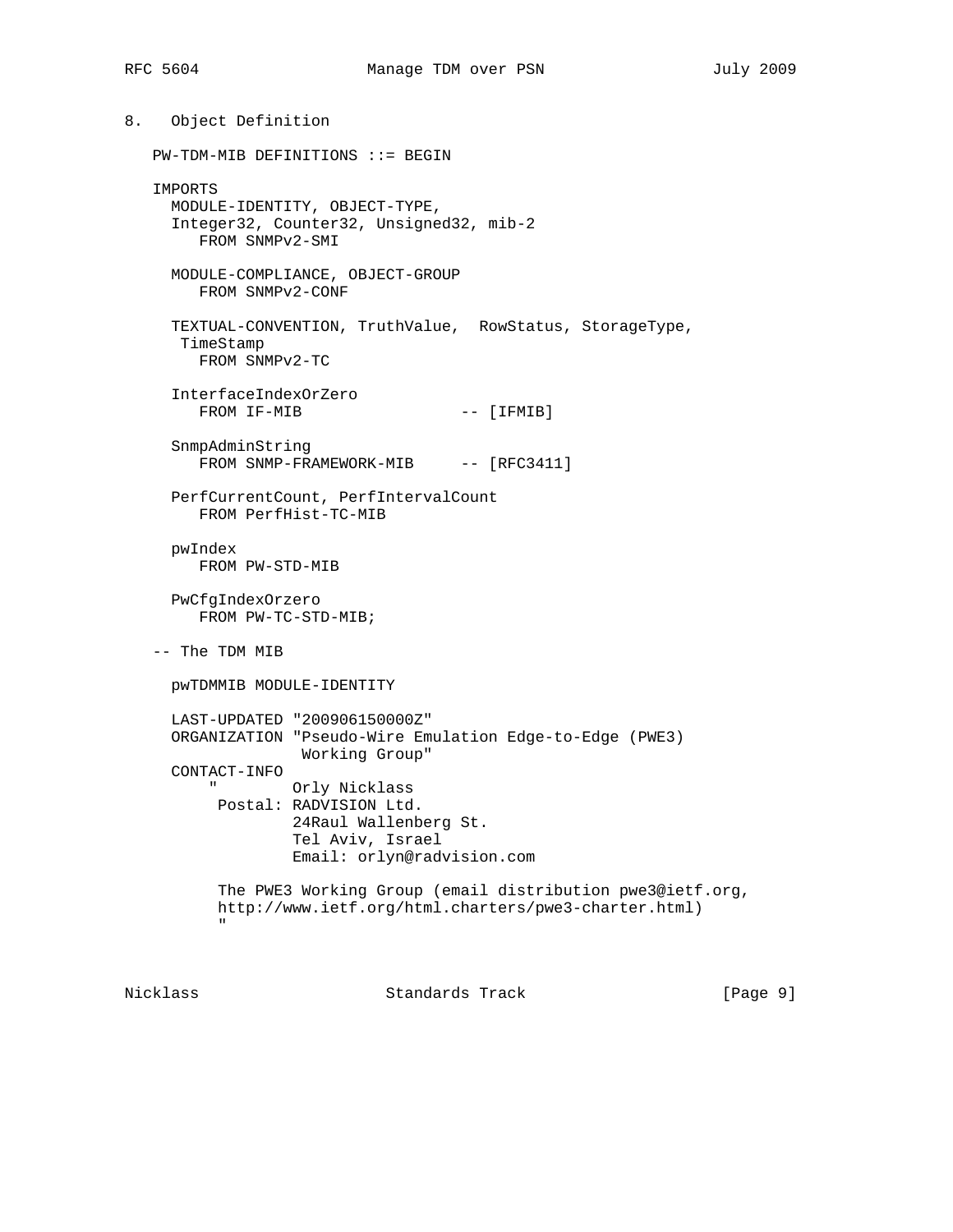### DESCRIPTION

 "This MIB contains managed object definitions for encapsulating TDM (T1, E1, T3, E3, NxDS0) as pseudo-wires over packet-switching networks (PSN).

 This MIB supplements the PW-STD-MIB as in: Zelig, D., Nadeau, T. 'Pseudowire (PW) Management Information Base'. The PW-STD-MIB contains structures and MIB associations generic to pseudowire (PW) emulation. PW-specific MIBs (such as this) contain config and stats for specific PW types.

 Copyright (c) 2009 IETF Trust and the persons identified as authors of the code. All rights reserved.

 Redistribution and use in source and binary forms, with or without modification, are permitted provided that the following conditions are met:

- Redistributions of source code must retain the above copyright notice, this list of conditions and the following disclaimer.
- Redistributions in binary form must reproduce the above copyright notice, this list of conditions and the following disclaimer in the documentation and/or other materials provided with the distribution.
- Neither the name of Internet Society, IETF or IETF Trust, nor the names of specific contributors, may be used to endorse or promote products derived from this software without specific prior written permission.

 THIS SOFTWARE IS PROVIDED BY THE COPYRIGHT HOLDERS AND CONTRIBUTORS 'AS IS' AND ANY EXPRESS OR IMPLIED WARRANTIES, INCLUDING, BUT NOT LIMITED TO, THE IMPLIED WARRANTIES OF MERCHANTABILITY AND FITNESS FOR A PARTICULAR PURPOSE ARE DISCLAIMED. IN NO EVENT SHALL THE COPYRIGHT OWNER OR CONTRIBUTORS BE LIABLE FOR ANY DIRECT, INDIRECT, INCIDENTAL, SPECIAL, EXEMPLARY, OR CONSEQUENTIAL DAMAGES (INCLUDING, BUT NOT LIMITED TO, PROCUREMENT OF SUBSTITUTE GOODS OR SERVICES; LOSS OF USE, DATA, OR PROFITS; OR BUSINESS INTERRUPTION) HOWEVER CAUSED AND ON ANY THEORY OF LIABILITY, WHETHER IN CONTRACT, STRICT LIABILITY, OR TORT (INCLUDING NEGLIGENCE OR OTHERWISE) ARISING IN ANY WAY OUT OF THE USE OF THIS SOFTWARE, EVEN IF ADVISED OF THE POSSIBILITY OF SUCH DAMAGE.

This version of this MIB module is part of RFC 5604;

Nicklass Standards Track [Page 10]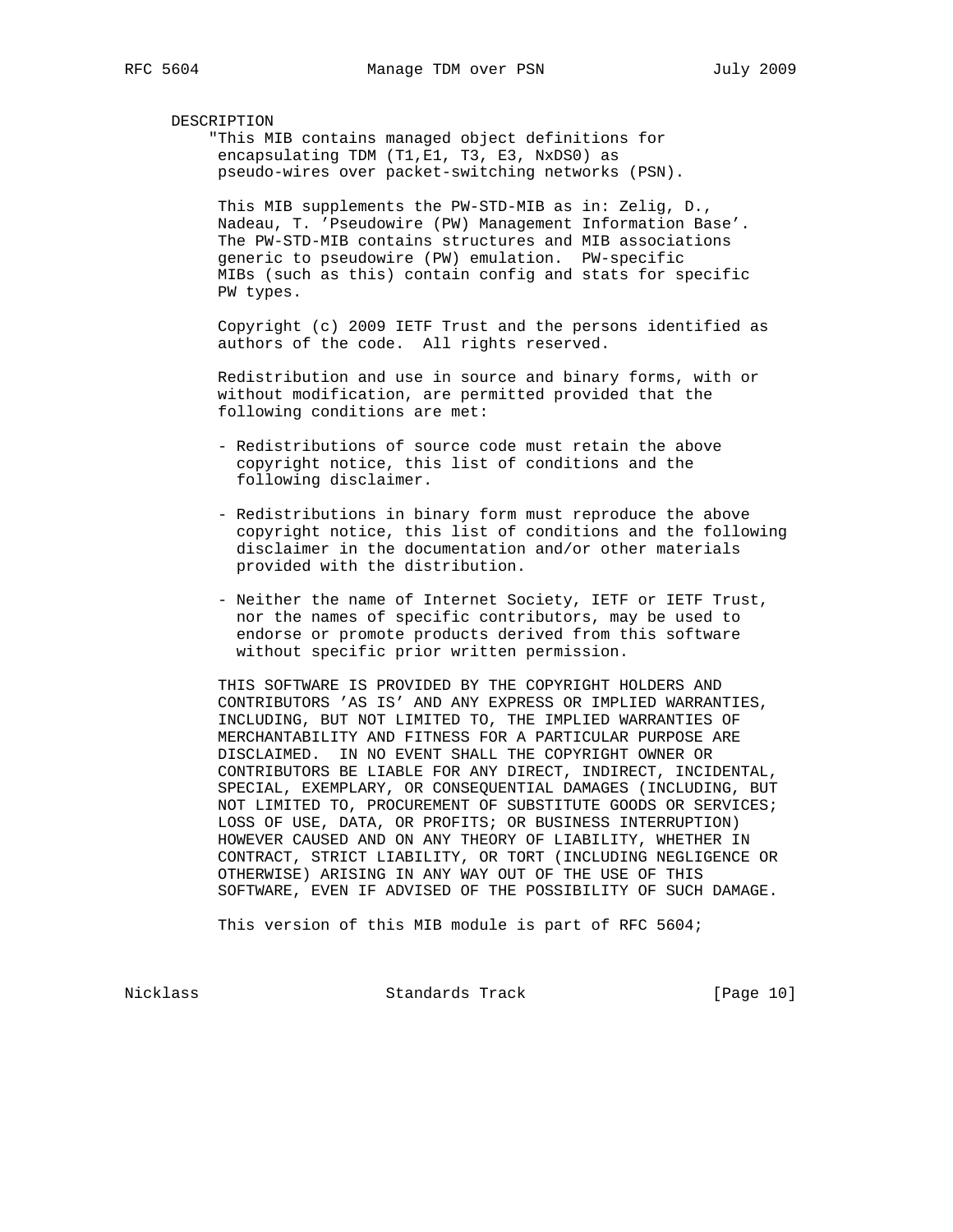```
 see the RFC itself for full legal notices.
" "The Contract of the Contract of the Contract of the Contract of the Contract of the Contract of the Contract of the Contract of the Contract of the Contract of the Contract of the Contract of the Contract of the Contrac
      REVISION "200906150000Z"
      DESCRIPTION
           "Initial version published as part of RFC 5604."
     ::= { mib-2 186 }
    -- Local Textual conventions
       PwTDMCfgIndex ::= TEXTUAL-CONVENTION
         STATUS current
         DESCRIPTION
               "Index into the relevant pwXXXCfgTable."
          SYNTAX Unsigned32 (1..4294967295)
    -- Notifications
    pwTDMNotifications OBJECT IDENTIFIER
                                    ::= \{ pwTDMMIB 0 \} -- Tables, Scalars
    pwTDMObjects OBJECT IDENTIFIER
                                    ::= \{ pwTDMMIB 1 \} -- Conformance
    pwTDMConformance OBJECT IDENTIFIER
                                    ::= { pwTDMMIB 2 }
    -- TDM PW table
    pwTDMTable OBJECT-TYPE
     SYNTAX SEQUENCE OF PWTDMEntry
      MAX-ACCESS not-accessible
      STATUS current
      DESCRIPTION
           "This table contains basic information including the
            ifIndex and pointers to entries in the relevant TDM
            config tables for this TDM PW."
      ::= { pwTDMObjects 1 }
    pwTDMEntry OBJECT-TYPE
      SYNTAX PwTDMEntry
      MAX-ACCESS not-accessible
      STATUS current
      DESCRIPTION
           "This table is indexed by the same index that was
           created for the associated entry in the PW Table
            (in the PW-STD-MIB).
             - The PwIndex.
```
Nicklass Standards Track [Page 11]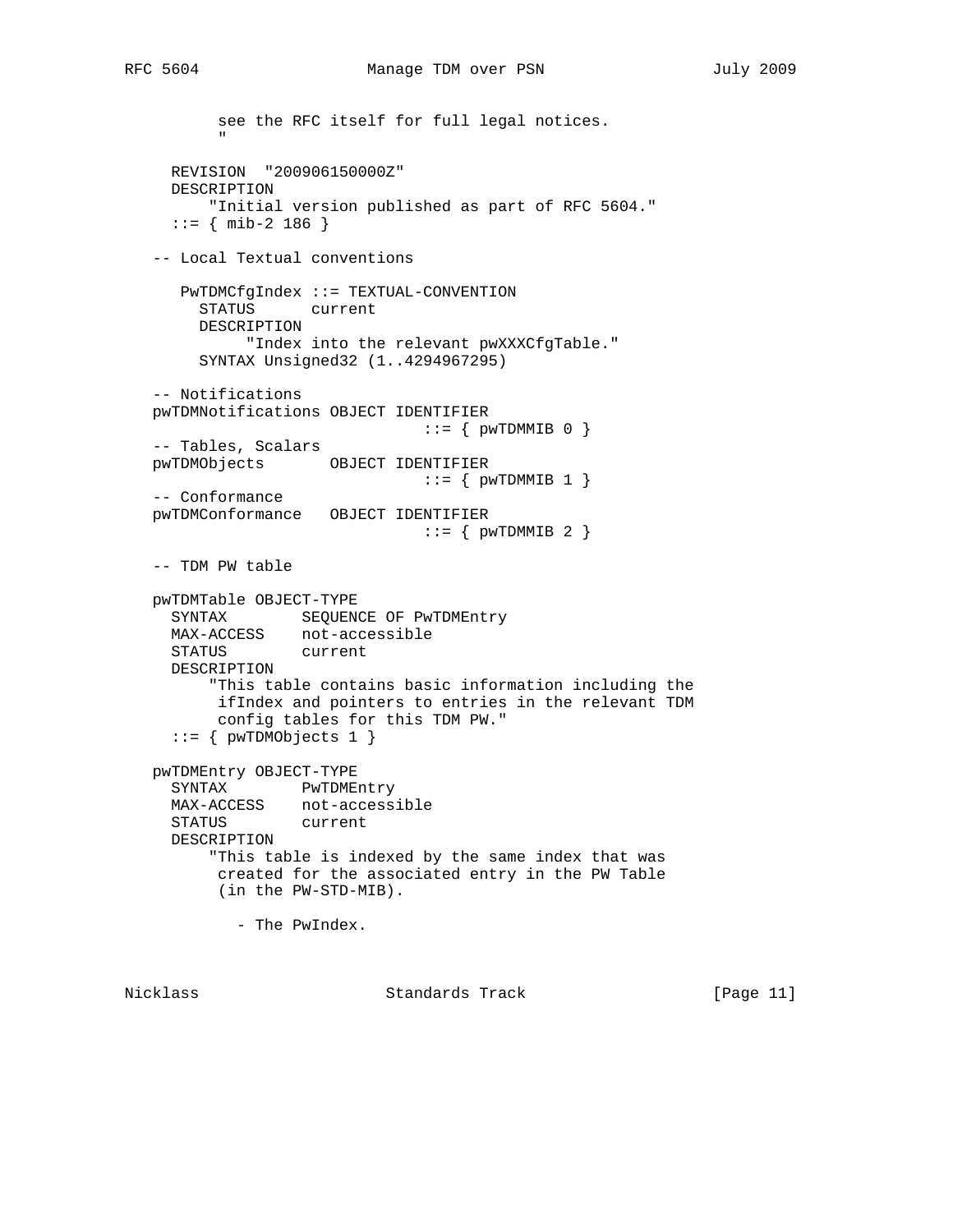```
RFC 5604 Manage TDM over PSN July 2009
```
 An entry is created in this table by the agent for every entry in the pwTable with a pwType equal to one of the following: e1Satop(17), t1Satop(18), e3Satop(19), t3Satop(20), basicCesPsn(21), basicTdmIp(22), tdmCasCesPsn(23), or tdmCasTdmIp(24). Unless otherwise specified, all writeable objects in this table MUST NOT be changed after row activation in the generic pwTable (see [PWMIB]) and values must persist after reboot." INDEX { pwIndex }  $::=$  { pwTDMTable 1 } PwTDMEntry ::= SEQUENCE { pwTDMRate Integer32, pwTDMIfIndex 1nterfaceIndexOrZero, pwGenTDMCfgIndex PwCfgIndexOrzero, pwGenTDMCfgIndex PwCfgIndexOrzero,<br>pwRelTDMCfgIndex PwCfgIndexOrzero, pwTDMConfigError BITS,<br>pwTDMTimeElapsed https://www.pwtDMTimeElapsed pwTDMTimeElapsed 1nteger32, pwTDMValidIntervals Integer32, pwTDMValidDayIntervals Integer32, pwTDMLastEsTimeStamp TimeStamp } pwTDMRate OBJECT-TYPE SYNTAX Integer32 MAX-ACCESS read-write STATUS current DESCRIPTION "The parameter represents the bit-rate of the TDM service in multiples of the 'basic' 64 Kbit/s rate [TDMCP-EXT]. It complements the definition of pwType used in PW-STD-MIB. For structure-agnostic mode, the following should be used: a) (Structure-Agnostic TDM over Packet) Satop E1 - 32 b) Satop T1 emulation: i) MUST be set to 24 in the basic emulation mode ii) MUST be set to 25 for the 'Octet-aligned T1' emulation mode c) Satop E3 - 535 d) Satop T3 - 699 For all kinds of structure-aware emulation, this parameter MUST be set to N where N is the number of DS0 channels

Nicklass Standards Track [Page 12]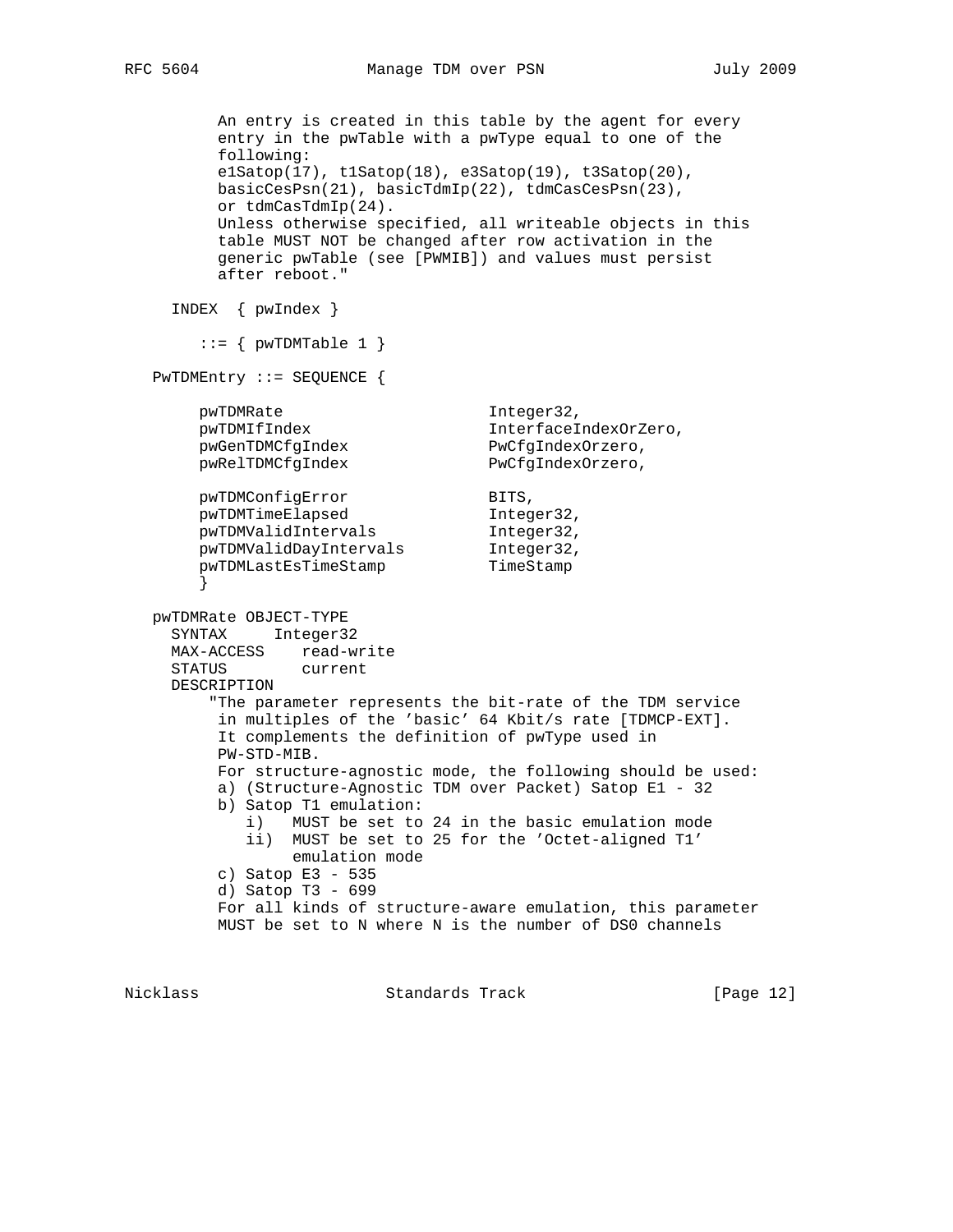```
 in the corresponding attachment circuit."
   REFERENCE
    "TDMCP-EXT"
   DEFVAL { 32 }
  ::= { pwTDMEntry 1 }
 pwTDMIfIndex OBJECT-TYPE
   SYNTAX InterfaceIndexOrZero
   MAX-ACCESS read-write
   STATUS current
   DESCRIPTION
       "This is a unique index within the ifTable. It represents
       the interface index of the full link or the interface
        index for the bundle holding the group of
        time slots to be transmitted via this PW connection.
       A value of zero indicates an interface index that has yet
       to be determined.
       Once set, if the TDM ifIndex is (for some reason) later
       removed, the agent SHOULD delete the associated PW rows
        (e.g., this pwTDMTable entry). If the agent does not
       delete the rows, the agent MUST set this object to
       zero."
  ::= { pwTDMEntry 2 }
 pwGenTDMCfgIndex OBJECT-TYPE
   SYNTAX PwCfgIndexOrzero
  MAX-ACCESS read-write<br>STATUS current
  STATUS
   DESCRIPTION
       "Index to the generic parameters in the TDM configuration
       table that appears in this MIB module. It is likely that
        multiple TDM PWs of the same characteristic will share
        a single TDM Cfg entry."
  ::= { pwTDMENTY 3 }
 pwRelTDMCfgIndex OBJECT-TYPE
   SYNTAX PwCfgIndexOrzero
  MAX-ACCESS read-write
   STATUS current
   DESCRIPTION
       "Index to the relevant TDM configuration table entry
       that appears in one of the related MIB modules
        such as TDMoIP or CESoPSN. It is likely that
        multiple TDM PWs of the same characteristic will share
        a single configuration entry of the relevant type.
       The value 0 implies no entry in other related MIBs."
```

```
::= { pwTDMEntry 4 }
```
Nicklass Standards Track [Page 13]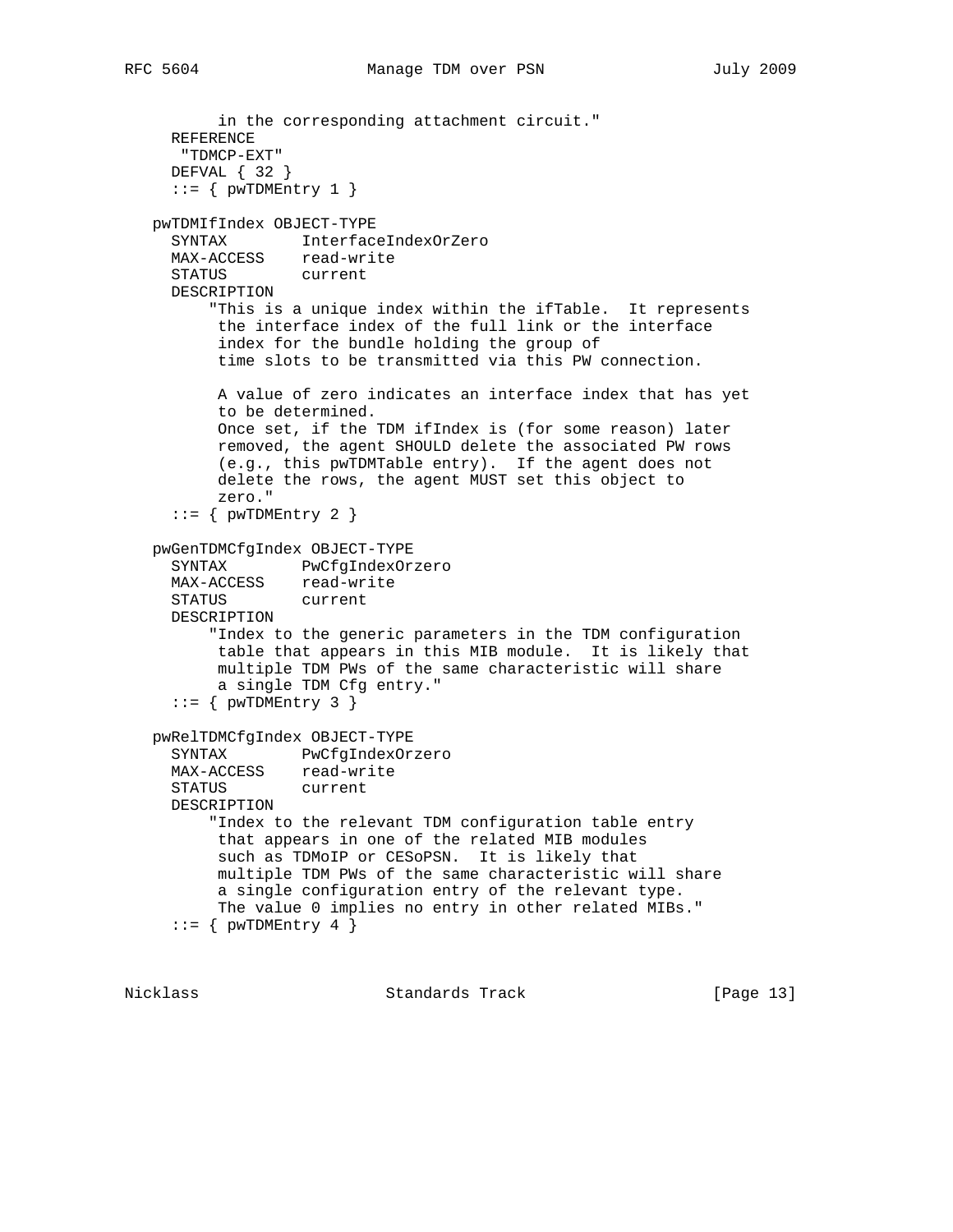```
 pwTDMConfigError OBJECT-TYPE
     SYNTAX BITS {
notApplicable (0),
tdmTypeIncompatible (1),
peerRtpIncompatible (2),
           peerPayloadSizeIncompatible ( 3)
           }
     MAX-ACCESS read-only
     STATUS current
     DESCRIPTION
         "Any of the bits are set if the local configuration is
          not compatible with the peer configuration as available
          from the various parameters options. Setting is done based
          on signaling, or else value (0) will be set.
          -tdmTypeIncompatible bit is set if the local configuration
          is not carrying the same TDM type as the peer configuration.
          -peerRtpIncompatible bit is set if the local configuration
          is configured to send RTP packets for this PW, and the
          remote is not capable of accepting RTP packets.
          -peerPayloadSizeIncompatible bit is set if the local
          configuration is not carrying the same Payload Size as the
          peer configuration."
    ::= { pwTDMEntry 5}
   pwTDMTimeElapsed OBJECT-TYPE
      SYNTAX Integer32 (1..900)
      MAX-ACCESS read-only
      STATUS current
      DESCRIPTION
          "The number of seconds, including partial seconds,
           that have elapsed since the beginning of the current
           measurement period. If, for some reason, such as an
           adjustment in the system's time-of-day clock, the
           current interval exceeds the maximum value, the
           agent will return the maximum value."
     ::= { pwTDMEntry 6}
   pwTDMValidIntervals OBJECT-TYPE
      SYNTAX Integer32 (0..96)
      MAX-ACCESS read-only
```
STATUS current

Nicklass Standards Track [Page 14]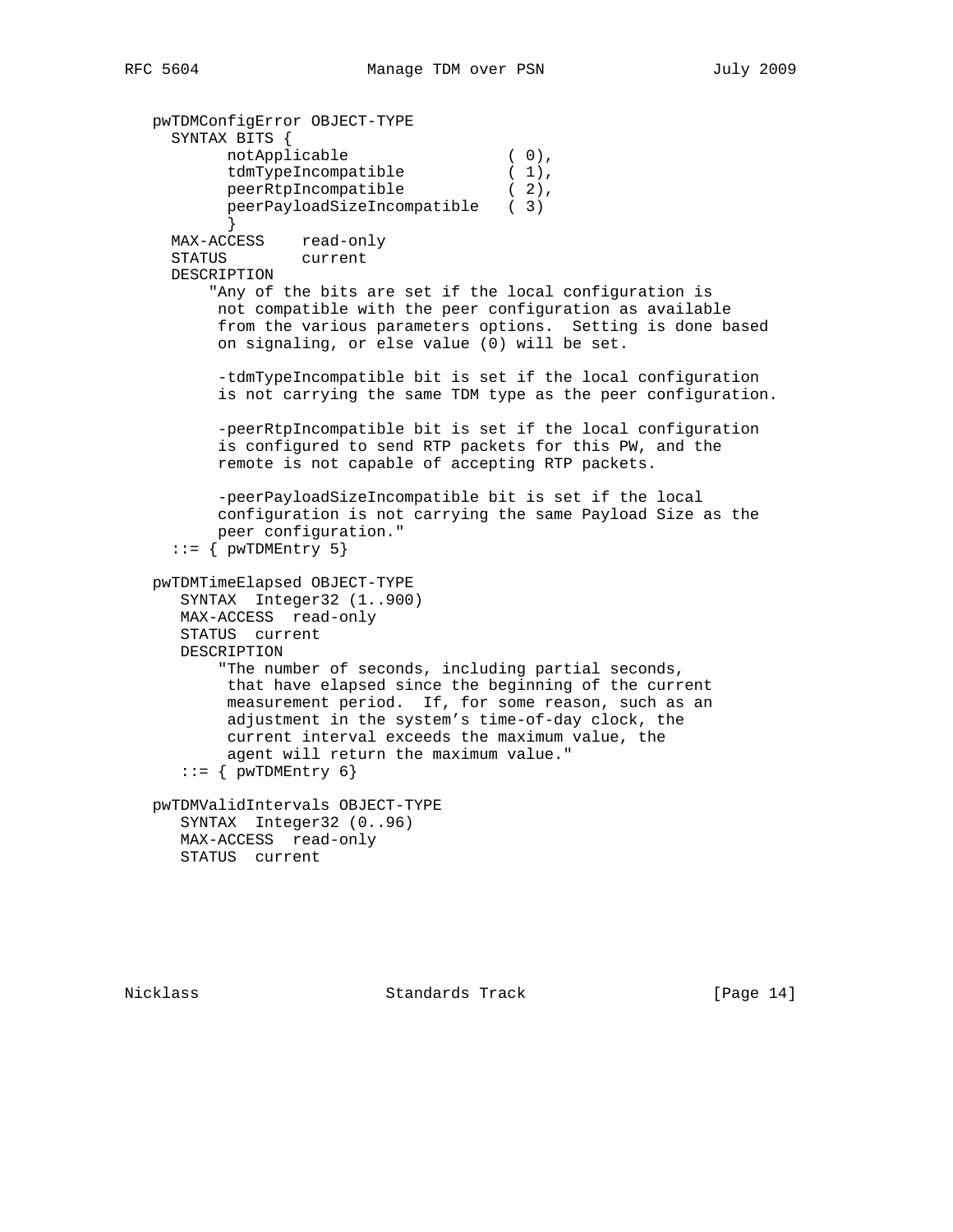```
 DESCRIPTION
          "The number of previous 15-minute intervals for which data
           was collected.
           An agent with TDM capability must be capable of supporting
           at least n intervals. The minimum value of n is 4. The
           default of n is 32 and the maximum value of n is 96.
           The value will be n unless the measurement was (re-)
           started within the last (n*15) minutes, in which case,
           the value will be the number of complete 15-minute
           intervals for which the agent has at least some data.
           In certain cases (e.g., in the case where the agent is
           a proxy), it is possible that some intervals are unavailable.
           In this case, this interval is the maximum interval number
           for which data is available."
     ::= { pwTDMEntry 7}
   pwTDMValidDayIntervals OBJECT-TYPE
      SYNTAX Integer32 (0..30)
      MAX-ACCESS read-only
      STATUS current
      DESCRIPTION
          "The number of previous days for which data
           was collected.
           An agent with TDM capability must be capable of supporting
           at least n intervals. The minimum value of n is 1. The
           default of n is 1 and the maximum value of n is 30."
     ::= { pwTDMEntry 8}
   pwTDMLastEsTimeStamp OBJECT-TYPE
     SYNTAX TimeStamp
     MAX-ACCESS read-only
     STATUS current
     DESCRIPTION
         "The value of sysUpTime at the most recent occasion at
          which the TDM PW entered the ES or SES state."
    ::= { pwTDMENTY 11}
   -- End of TDM PW table
   -- PW Generic TDM PW Configuration Table
   pwTDMCfgIndexNext OBJECT-TYPE
     SYNTAX Unsigned32
MAX-ACCESS read-only
 STATUS current
```
Nicklass Standards Track [Page 15]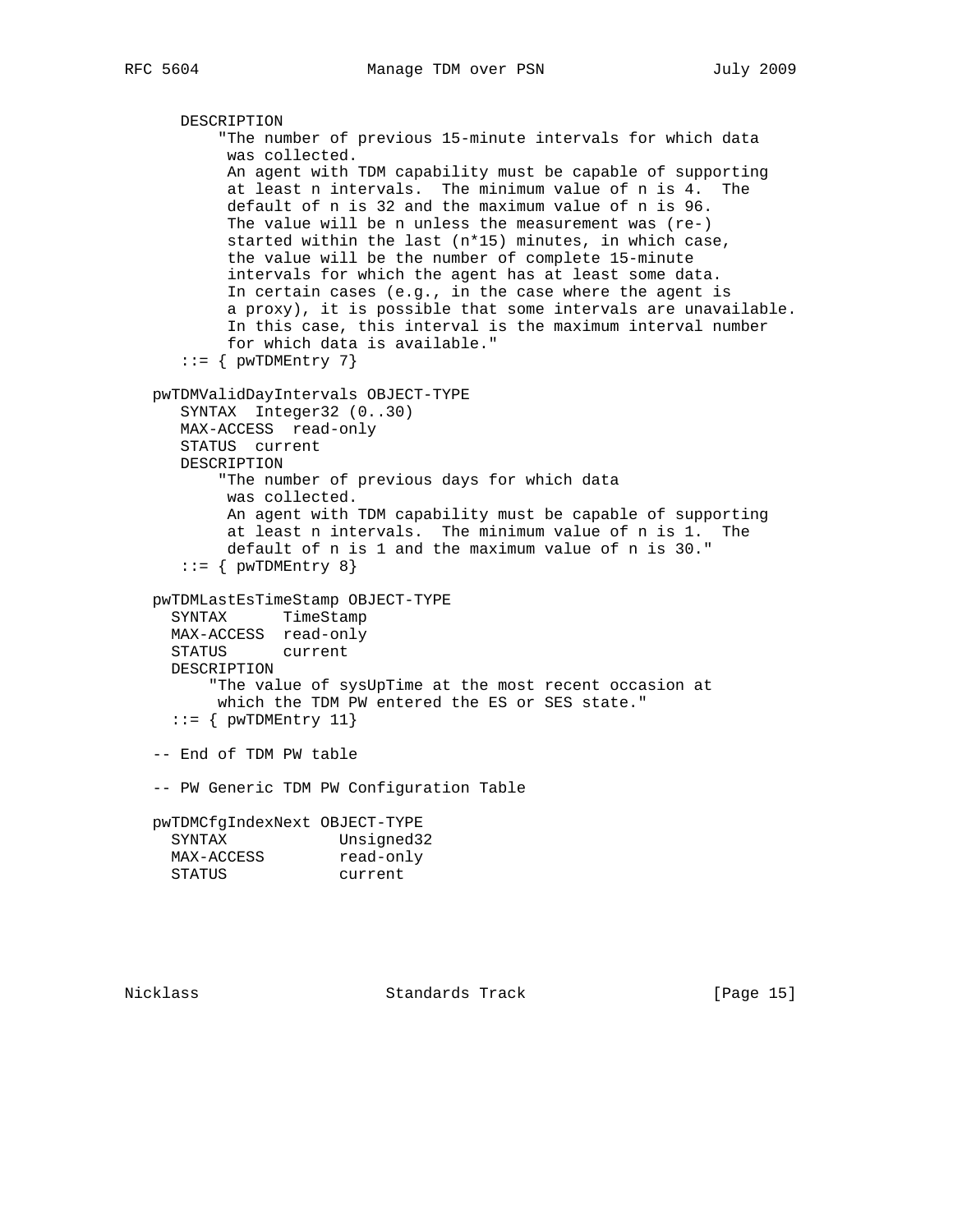```
 DESCRIPTION
       "This object contains the value to be used for
       pwTDMCfgIndex when creating entries in the
       pwTDMCfgTable. The value 0 indicates that no
       unassigned entries are available. To obtain the
       value of pwTDMCfgIndexNext for a new entry in the
       pwTDMCfgTable, the manager issues a management
       protocol retrieval operation. The agent will
       determine through its local policy when this
       index value will be made available for reuse."
  ::= { pwTDMObjects 2 }
 pwTDMCfgTable OBJECT-TYPE
 SYNTAX SEQUENCE OF PWTDMCfgEntry<br>
MAX-ACCESS hot-accessible
                         not-accessible
   STATUS current
  DESCRIPTION
       "This table contains a set of parameters that may be
       referenced by one or more TDM PWs in pwTDMTable."
  ::= { pwTDMObjects 3 }
 pwTDMCfgEntry OBJECT-TYPE
   SYNTAX PwTDMCfgEntry
   MAX-ACCESS not-accessible
    STATUS current
    DESCRIPTION
         "These parameters define the characteristics of a
```
 TDM PW. They are grouped here to ease NMS burden. Once an entry is created here it may be re-used by many PWs. Unless otherwise specified, all objects in this table MUST NOT be changed after row activation (see [PWMIB])."

INDEX { pwTDMCfgIndex }

 $::=$  { pwTDMCfgTable 1 }

| $PwTDMCfgEntry : := SEQUENCE$  |                |
|--------------------------------|----------------|
| pwTDMCfqIndex                  | PwTDMCfqIndex, |
| pwTDMCfgRowStatus              | RowStatus,     |
| pwTDMCfgPayloadSize            | Unsigned32,    |
| pwTDMCfqPktReorder             | TruthValue,    |
| pwTDMCfgRtpHdrUsed             | TruthValue,    |
| pwTDMCfgJtrBfrDepth            | Unsigned32,    |
| pwTDMCfqPayloadSuppression     | INTEGER,       |
| pwTDMCfgConsecPktsInSynch      | Unsigned32,    |
| pwTDMCfgConsecMissPktsOutSynch | Unsigned32,    |

Nicklass Standards Track [Page 16]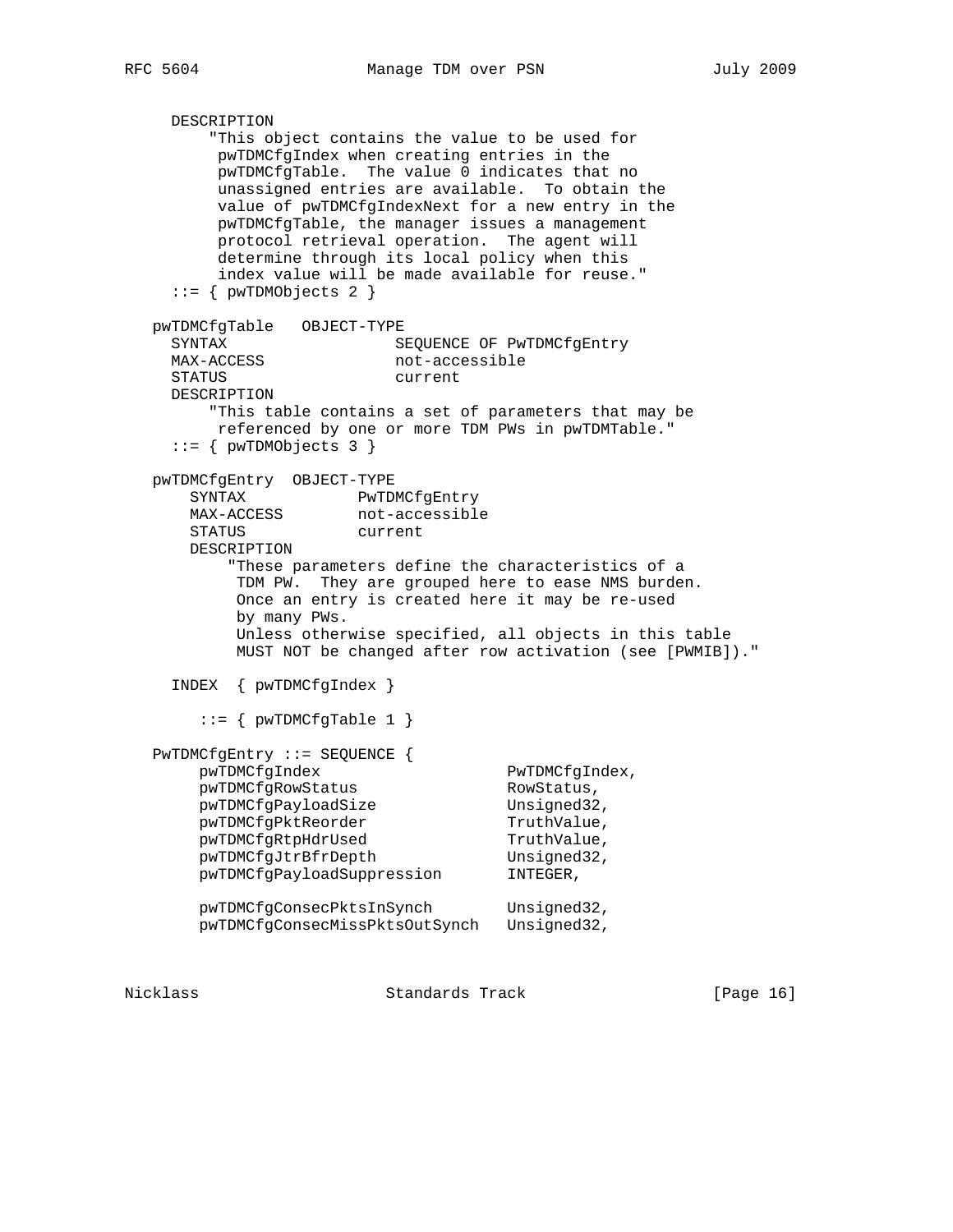```
pwTDMCfgSetUp2SynchTimeOut Unsigned32,
       pwTDMCfgPktReplacePolicy INTEGER,
       pwTDMCfgAvePktLossTimeWindow Integer32,
       pwTDMCfgExcessivePktLossThreshold Unsigned32,
       pwTDMCfgAlarmThreshold Unsigned32,
       pwTDMCfgClearAlarmThreshold Unsigned32,
       pwTDMCfgMissingPktsToSes Unsigned32,
       pwTDMCfgTimestampMode INTEGER,
      pwTDMCfgStorageType StorageType,
      pwTDMCfgPktFiller Unsigned32,
       pwTDMCfgName SnmpAdminString
 }
   pwTDMCfgIndex OBJECT-TYPE
     SYNTAX PwTDMCfgIndex
     MAX-ACCESS not-accessible
     STATUS current
     DESCRIPTION
         "Index to an entry in this table. When an NMS creates
         a new entry/row in this table, it best makes use of
         the value of the pwTDMCfgIndexNext object in order to
         find a free or available index value."
    ::= { pwTDMCfgEntry 1 }
   pwTDMCfgRowStatus OBJECT-TYPE
    SYNTAX RowStatus<br>
MAX-ACCESS read-create
    MAX-ACCESS
     STATUS current
     DESCRIPTION
         "Object used for creating, modifying, and deleting
         a row from this table. The following objects cannot be
         modified if the entry is in use and the status is active:
         pwTDMCfgPayloadSize, pwTDMCfgRtpHdrUsed,
         pwTDMCfgJtrBfrDepth, and pwTDMCfgPayloadSuppression.
         The row cannot be deleted if the entry is in use."
    ::= { pwTDMCfgEntry 2 }
   pwTDMCfgPayloadSize OBJECT-TYPE
     SYNTAX Unsigned32
     MAX-ACCESS read-create
     STATUS current
```
Nicklass Standards Track [Page 17]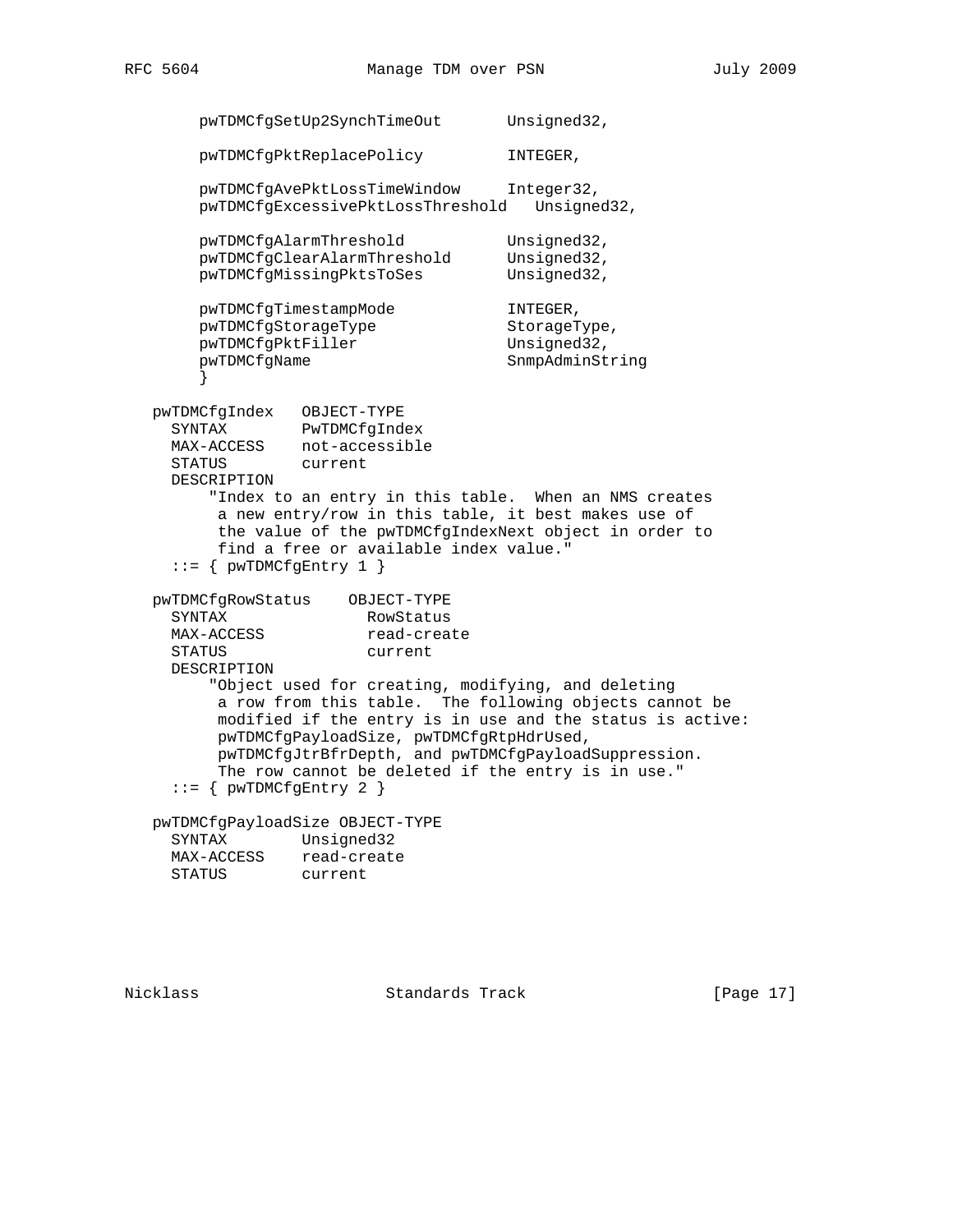```
 DESCRIPTION
       "The value of this object indicates the PayLoad Size (in bytes)
        to be defined during the PW setUp. Upon TX, implementation
        must be capable of carrying that amount of bytes.
        Upon RX, when the Low Entry Networking (LEN) field is set
        to 0, the payload of packet MUST assume this size, and if
        the actual packet size is inconsistent with this length,
        the packet MUST be considered to be malformed."
  ::= { pwTDMCfgEntry 4 }
 pwTDMCfgPktReorder OBJECT-TYPE
   SYNTAX TruthValue
  MAX-ACCESS read-create
   STATUS current
   DESCRIPTION
       "If set to True: as CE-bound packets are queued in the
        jitter buffer, out of order packets are re-ordered. The
        maximum sequence number differential (i.e., the range in
        which re-sequencing can occur) is dependant on the depth
        of the jitter buffer. See pwTDMCfgJtrBfrDepth.
        NOTE: Some implementations may not support this feature.
        The agent should then reject a SET request for true."
   ::= { pwTDMCfgEntry 5 }
 pwTDMCfgRtpHdrUsed OBJECT-TYPE
   SYNTAX TruthValue
  MAX-ACCESS read-create<br>STATUS current
  STATUS
   DESCRIPTION
       "If set to False: an RTP header is not pre-pended to the
       TDM packet."
   REFERENCE
    "SATOP"
  DEFVAL { false }
  ::= { pwTDMCfgEntry 6 }
 pwTDMCfgJtrBfrDepth OBJECT-TYPE
  SYNTAX Unsigned32<br>UNITS "microseco:
               "microsecond"
  MAX-ACCESS read-create
   STATUS current
  DESCRIPTION
       "The size of this buffer SHOULD be locally
       configured to allow accommodation to the PSN-specific packet
        delay variation.
```
Nicklass Standards Track [Page 18]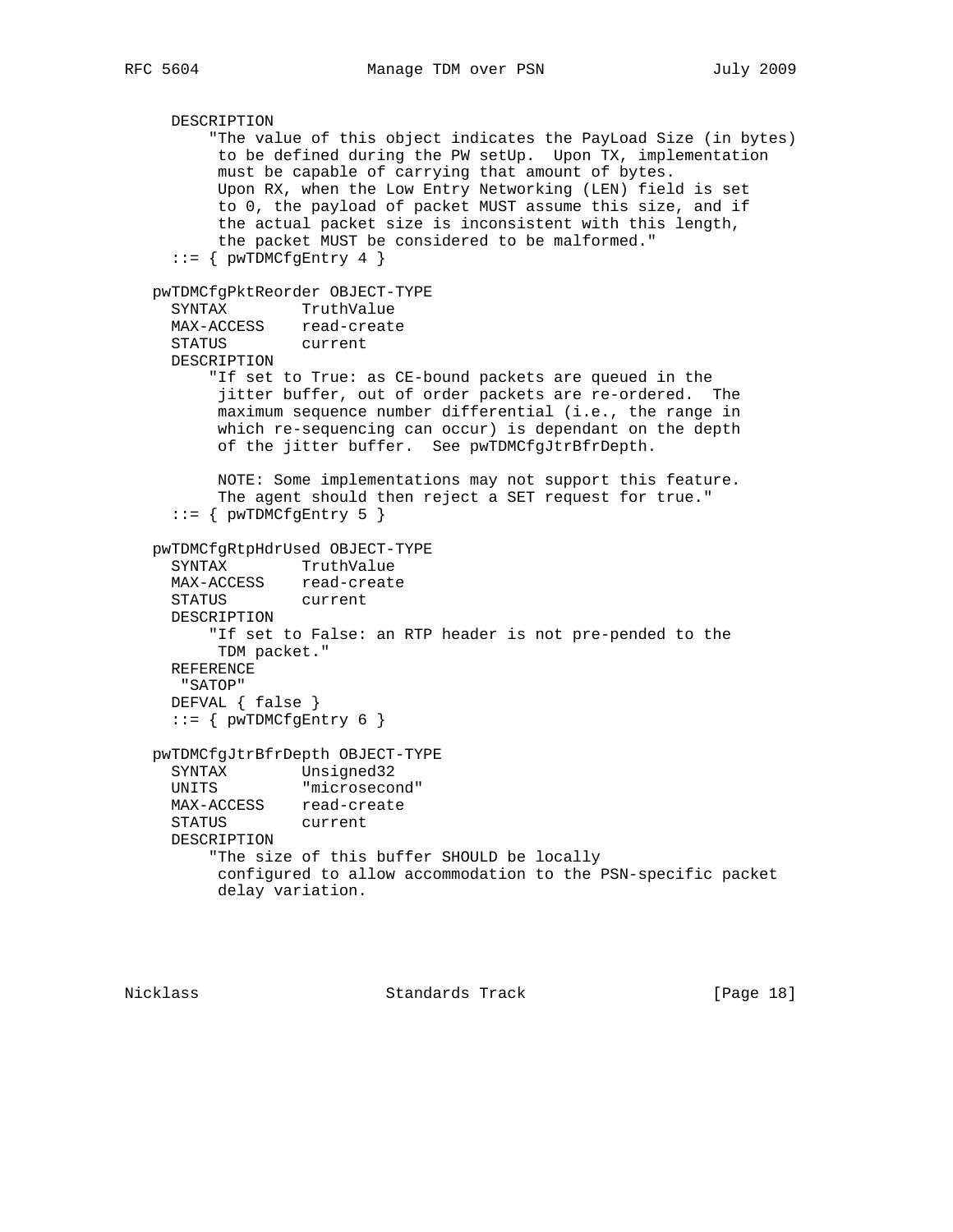If configured to a value not supported by the implementation, the agent MUST return an error code 'jtrBfrDepth' in 'pwTDMConfigError'. NOTE: jitter buffers are a limited resource to be managed. The actual size should be at least twice as big as the value of pwTDMCfgJtrBfrDepth." DEFVAL { 3000 }  $::=$  { pwTDMCfgEntry 7 } pwTDMCfgPayloadSuppression OBJECT-TYPE SYNTAX INTEGER  $\{$  enable ( 1), disable ( 2) } MAX-ACCESS read-create<br>STATUS current STATUS DESCRIPTION "Selecting 'enable' means: Payload suppression is allowed. Payload MAY be omitted in order to conserve bandwidth. Selecting 'disable' means: No suppression under any condition. Object MAY be changed at any time." DEFVAL { disable }  $::=$  { pwTDMCfgEntry 8 } pwTDMCfgConsecPktsInSynch OBJECT-TYPE SYNTAX Unsigned32 (1..10) MAX-ACCESS read-create STATUS current DESCRIPTION "The number of consecutive packets with sequential sequence numbers that are required to exit the LOPS. Object MAY be changed only when the related PW is defined as not active." REFERENCE "SATOP" DEFVAL { 2 }  $::= \{$  pwTDMCfgEntry 9  $\}$  pwTDMCfgConsecMissPktsOutSynch OBJECT-TYPE SYNTAX Unsigned32 (1..15) MAX-ACCESS read-create STATUS current DESCRIPTION "The number of consecutive missing packets that are

Nicklass Standards Track [Page 19]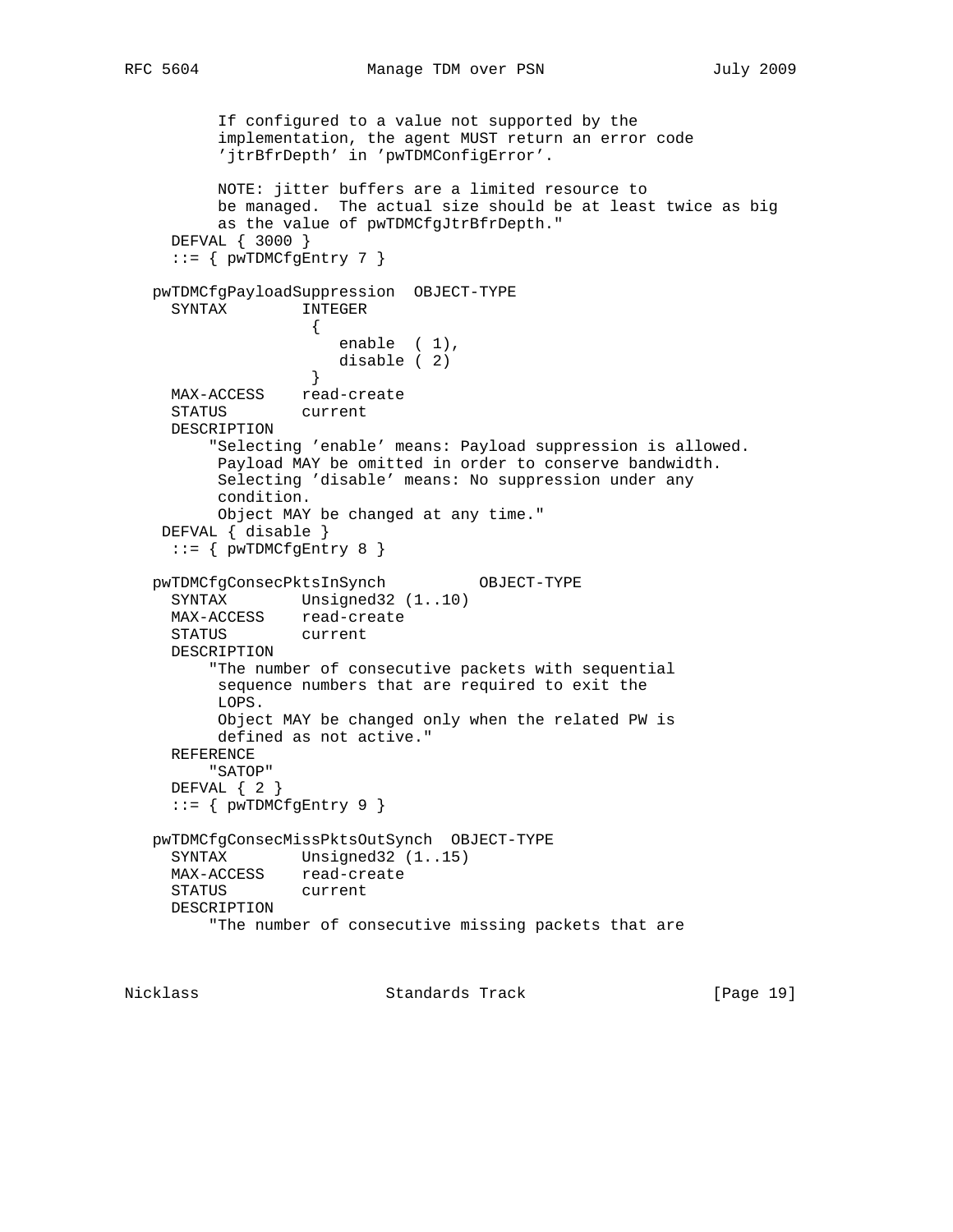```
 required to enter the LOPS.
        Object MAY be changed only when the related PW is
        defined as not active."
   REFERENCE
       "SATOP"
   DEFVAL { 10 }
  ::= { pwTDMCfgEntry 10 }
 pwTDMCfgSetUp2SynchTimeOut OBJECT-TYPE
```

```
 SYNTAX Unsigned32
 UNITS "millisecond"
 MAX-ACCESS read-create
```
STATUS current

 DESCRIPTION "The amount of time the host should wait before declaring the pseudowire in a down state, if the number of consecutive TDM packets that have been received after changing the administrative status to up and after finalization of signaling (if supported) between the two PEs is smaller than pwTDMCfgConsecPktsInSynch. Once the PW has OperStatus of 'up', this parameter is no longer valid. This parameter is defined to ensure that the host does not prematurely inform failure of the PW. In particular, PW 'down' notifications should not be sent before expiration of this timer. This parameter is valid only after administrative changes of the status of the PW. If the PW fails due to network impairments, a 'down' notification should be sent. Object MAY be changed only when the related PW is

```
 defined as not active."
 DEFVAL {5000}
::= { pwTDMCfgEntry 11 }
```

```
 pwTDMCfgPktReplacePolicy OBJECT-TYPE
                INTEGER
\{ allOnes (1),
                        implementationSpecific(2),
                        filler (3) --user defined
 }
     MAX-ACCESS read-create
     STATUS current
     DESCRIPTION
         "This parameter determines the value to be played when CE bound
         packets over/underflow the jitter buffer, or are missing
         for any reason. This byte pattern is sent (played) on
         the TDM line. Selecting implementationSpecific(2) implies an
         agent-specific algorithm. Selecting filler(3) requires
```
Nicklass Standards Track [Page 20]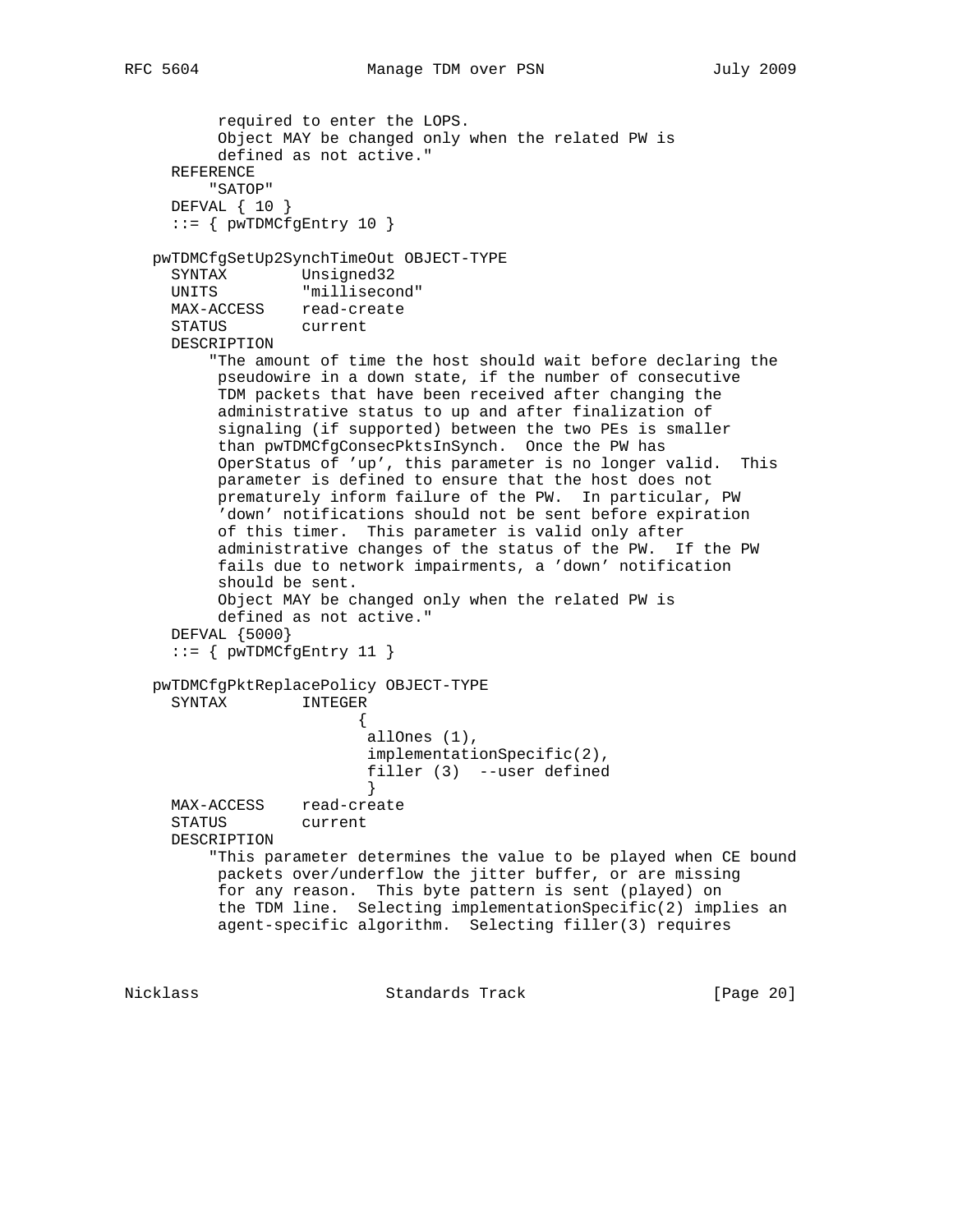```
 the setting of pwTDMCfgPktFiller.
       Object MAY be changed only when the related PW is
       defined as not active."
   DEFVAL { allOnes } -- Play AIS
   ::= { pwTDMCfgEntry 12 }
 pwTDMCfgAvePktLossTimeWindow OBJECT-TYPE
  SYNTAX Integer32
  UNITS "millisecond"
  MAX-ACCESS read-create
  STATUS current
  DESCRIPTION
       "The length of time over which the average packet
       loss rate should be computed to detect excessive packet
       loss rate.
       Object MAY be changed only when the related PW is
       defined as not active."
  ::= { pwTDMCfgEntry 13}
```

```
 pwTDMCfgExcessivePktLossThreshold OBJECT-TYPE
     SYNTAX Unsigned32
     UNITS "Percent"
     MAX-ACCESS read-create
     STATUS current
     DESCRIPTION
         "Excessive packet loss rate is detected by computing the
          average packet-loss rate over a pwTDMCfgAvePktLossTimeWindow
          amount of time and comparing it with this threshold value.
          The rate is expressed in percentage.
          Object MAY be changed only when the related PW is
          defined as not active."
    ::= { pwTDMCfgEntry 14 }
   pwTDMCfgAlarmThreshold OBJECT-TYPE
    SYNTAX Unsigned32<br>UNITS "milisec"
 UNITS "milisec"
 MAX-ACCESS read-create
     STATUS current
     DESCRIPTION
         "Alarms are only reported when the defect state persists
          for the length of time specified by this object.
          Object MAY be changed only when the related PW is
          defined as not active."
     DEFVAL { 2500 }
    ::= { pwTDMCfgEntry 15 }
   pwTDMCfgClearAlarmThreshold OBJECT-TYPE
     SYNTAX Unsigned32
```
Nicklass Standards Track [Page 21]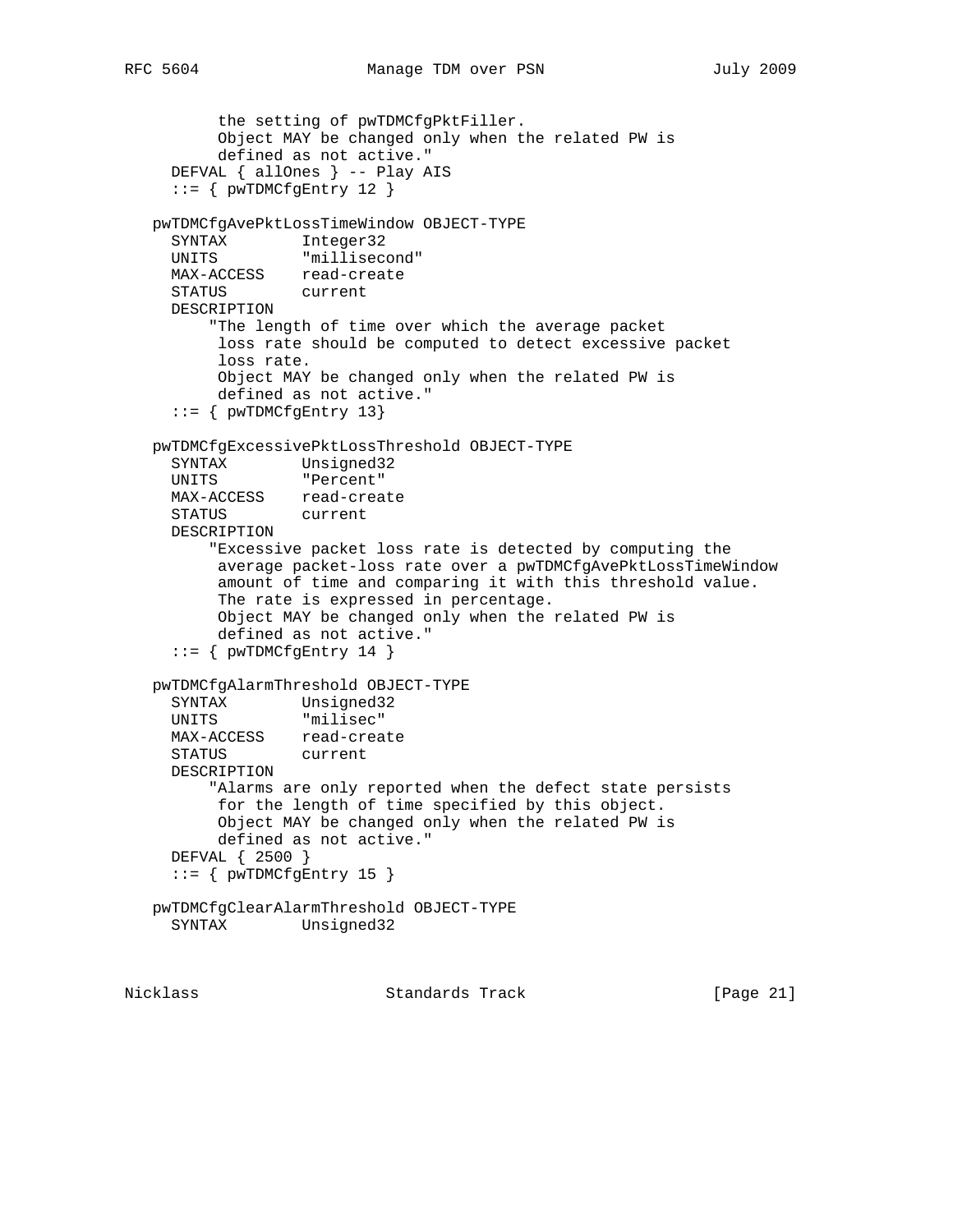```
 UNITS "milisec"
     MAX-ACCESS read-create
     STATUS current
     DESCRIPTION
         "Alarm MUST be cleared after the corresponding defect is
          undetected for the amount of time specified by this object.
          Object MAY be changed only when the related PW is
          defined as not active."
     DEFVAL { 10000 }
    ::= { pwTDMCfgEntry 16 }
   pwTDMCfgMissingPktsToSes OBJECT-TYPE
     SYNTAX Unsigned32
     UNITS "Percent"
     MAX-ACCESS read-create
     STATUS current
     DESCRIPTION
         "Percent of missing packets detected (consecutive or not)
          within a 1-second window to cause a Severely Error
          Second (SES) to be counted.
          Object MAY be changed only when the related PW is
          defined as not active."
     DEFVAL { 30 }
    ::= { pwTDMCfgEntry 17 }
   pwTDMCfgTimestampMode OBJECT-TYPE
     SYNTAX INTEGER
\{ notApplicable (1),
                   absolute (2),
                    differential (3)
 }
     MAX-ACCESS read-create
     STATUS current
     DESCRIPTION
         "Timestamp generation MAY be used in one of the following
          modes:
          1. Absolute mode: The PSN-bound IWF sets timestamps
           using the clock recovered from the incoming TDM attachment
           circuit. As a consequence, the timestamps are closely
           correlated with the sequence numbers. All TDM
           implementations that support usage of the RTP header MUST
           support this mode.
          2. Differential mode: Both IWFs have access to a common high-
           quality timing source, and this source is used for timestamp
           generation. Support of this mode is OPTIONAL.
           Object MAY be changed only when the related PW is
```
Nicklass Standards Track [Page 22]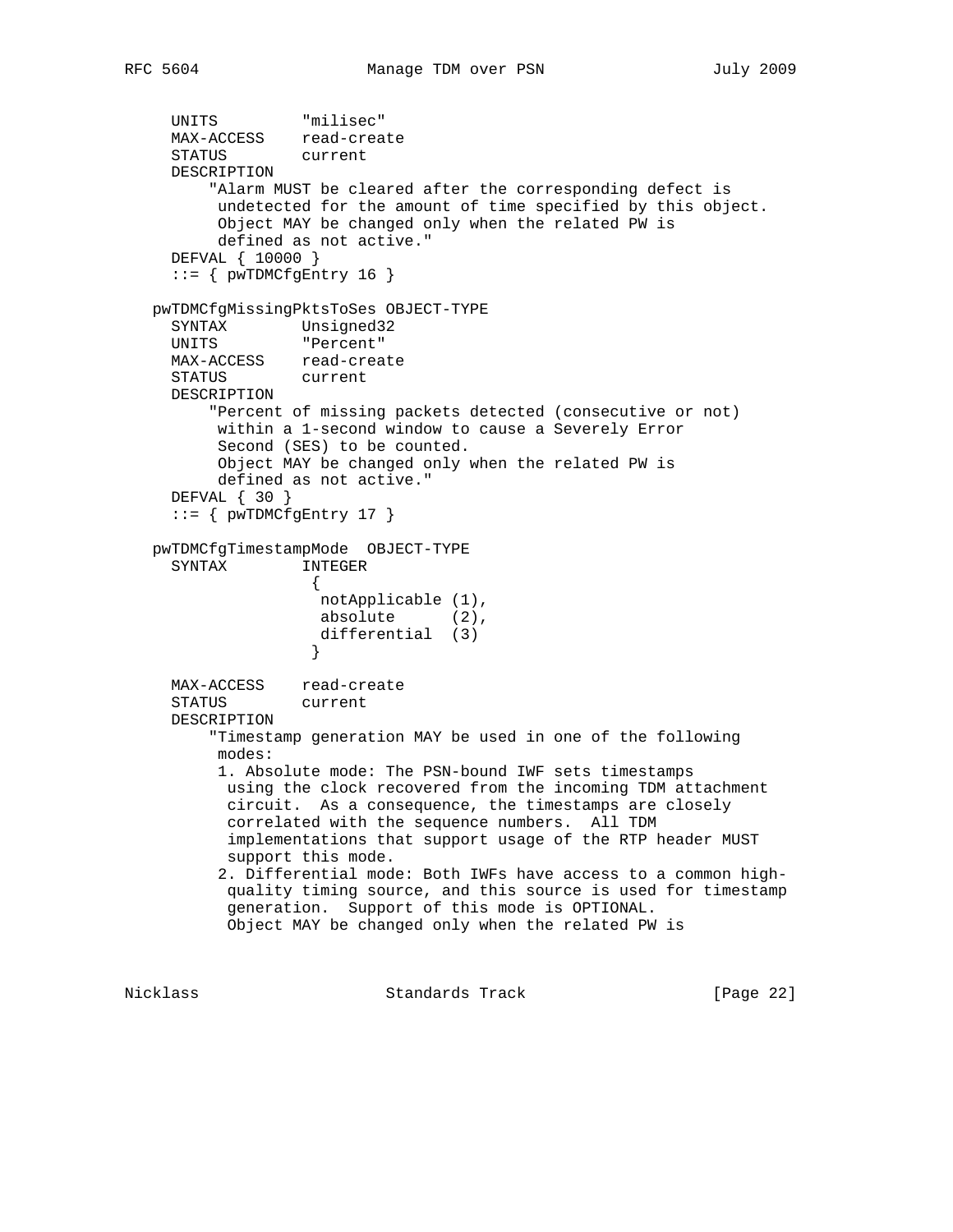```
 defined as not active."
    ::= { pwTDMCfgEntry 18 }
   pwTDMCfgStorageType OBJECT-TYPE
SYNTAX StorageType
MAX-ACCESS read-create
     STATUS current
     DESCRIPTION
         "This variable indicates the storage type for this
          row. Conceptual rows having the value permanent(4) must
          allow write-access to all columnar objects."
    ::= { pwTDMCfgEntry 19 }
   pwTDMCfgPktFiller OBJECT-TYPE
      SYNTAX Unsigned32 (0..255)
     MAX-ACCESS read-create<br>STATUS current
     STATUS
      DESCRIPTION
          "Filler byte pattern played out on the TDM
          interface if pwTDMCfgPktReplacePolicy
          was set to filler(3).
          Object MAY be changed only when the related PW is
          defined as not active."
      DEFVAL
          { 255 } -- Play all ones, equal to AIS indications.
     ::= { pwTDMCfgEntry 20 }
   pwTDMCfgName OBJECT-TYPE
 SYNTAX SnmpAdminString
 MAX-ACCESS read-create
     STATUS current
     DESCRIPTION
         "A descriptive string, preferably a unique name, to an entry
         in this table.
         Object MAY be changed at any time."
    ::= { pwTDMCfgEntry 21 }
   -- End of Table
   -- The following counters work together to integrate
   -- errors and the lack of errors on the TDM PW. An error is
   -- caused by a missing packet. A missing packet can be a result
   -- of: packet loss in the network, (uncorrectable) packet out
   -- of sequence, packet length error, jitter buffer overflow,
   -- and jitter buffer underflow. The result is declaring whether
   -- or not the TDM PW is in Loss of Packet State (LOPS).
   -- TDM PW Performance Current Table
```
Nicklass Standards Track [Page 23]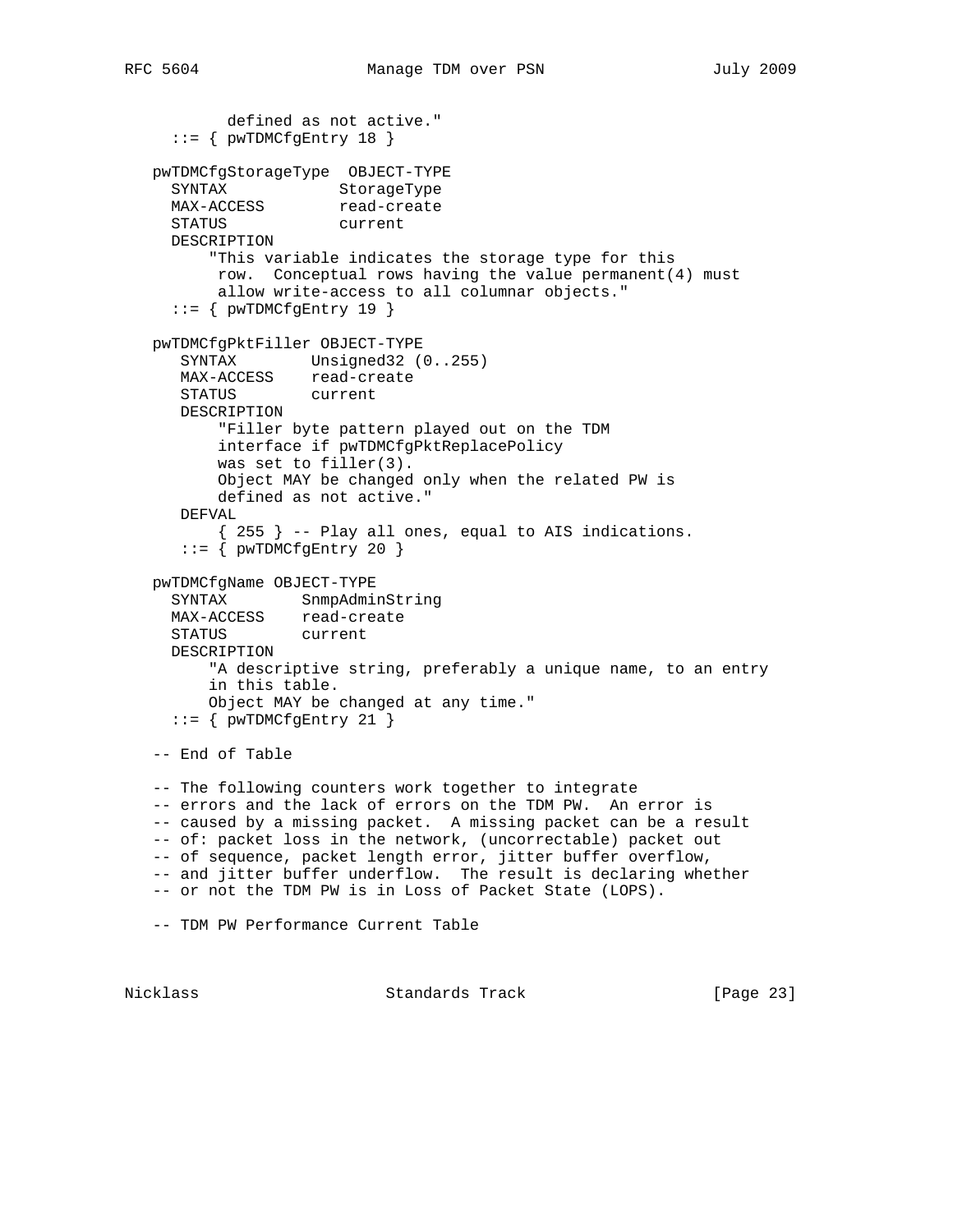```
 pwTDMPerfCurrentTable OBJECT-TYPE
     SYNTAX SEQUENCE OF PwTDMPerfCurrentEntry
     MAX-ACCESS not-accessible
     STATUS current
     DESCRIPTION
         "The current 15-minute interval counts are in
         this table.
         This table provides per TDM PW performance information."
    ::= { pwTDMObjects 5 }
   pwTDMPerfCurrentEntry OBJECT-TYPE
     SYNTAX PwTDMPerfCurrentEntry
     MAX-ACCESS not-accessible
     STATUS current
     DESCRIPTION
        "An entry in this table is created by the agent for every
         pwTDMTable entry. After 15 minutes, the contents of this
         table entry are copied to a new entry in the
         pwTDMPerfInterval table, and the counts in this entry
         are reset to zero."
     INDEX { pwIndex }
     ::= { pwTDMPerfCurrentTable 1 }
   PwTDMPerfCurrentEntry ::= SEQUENCE {
pwTDMPerfCurrentMissingPkts PerfCurrentCount,
pwTDMPerfCurrentPktsReOrder PerfCurrentCount,
 pwTDMPerfCurrentJtrBfrUnderruns PerfCurrentCount,
 pwTDMPerfCurrentMisOrderDropped PerfCurrentCount,
pwTDMPerfCurrentMalformedPkt PerfCurrentCount,
      pwTDMPerfCurrentESs <br>
pwTDMPerfCurrentSESs PerfCurrentCount,
pwTDMPerfCurrentSESs PerfCurrentCount,
pwTDMPerfCurrentUASs PerfCurrentCount,
      pwTDMPerfCurrentFC PerfCurrentCount
     }
   pwTDMPerfCurrentMissingPkts OBJECT-TYPE
     SYNTAX PerfCurrentCount
     MAX-ACCESS read-only
     STATUS current
     DESCRIPTION
         "Number of missing packets (as detected via control word
         sequence number gaps)."
```
Nicklass Standards Track [Page 24]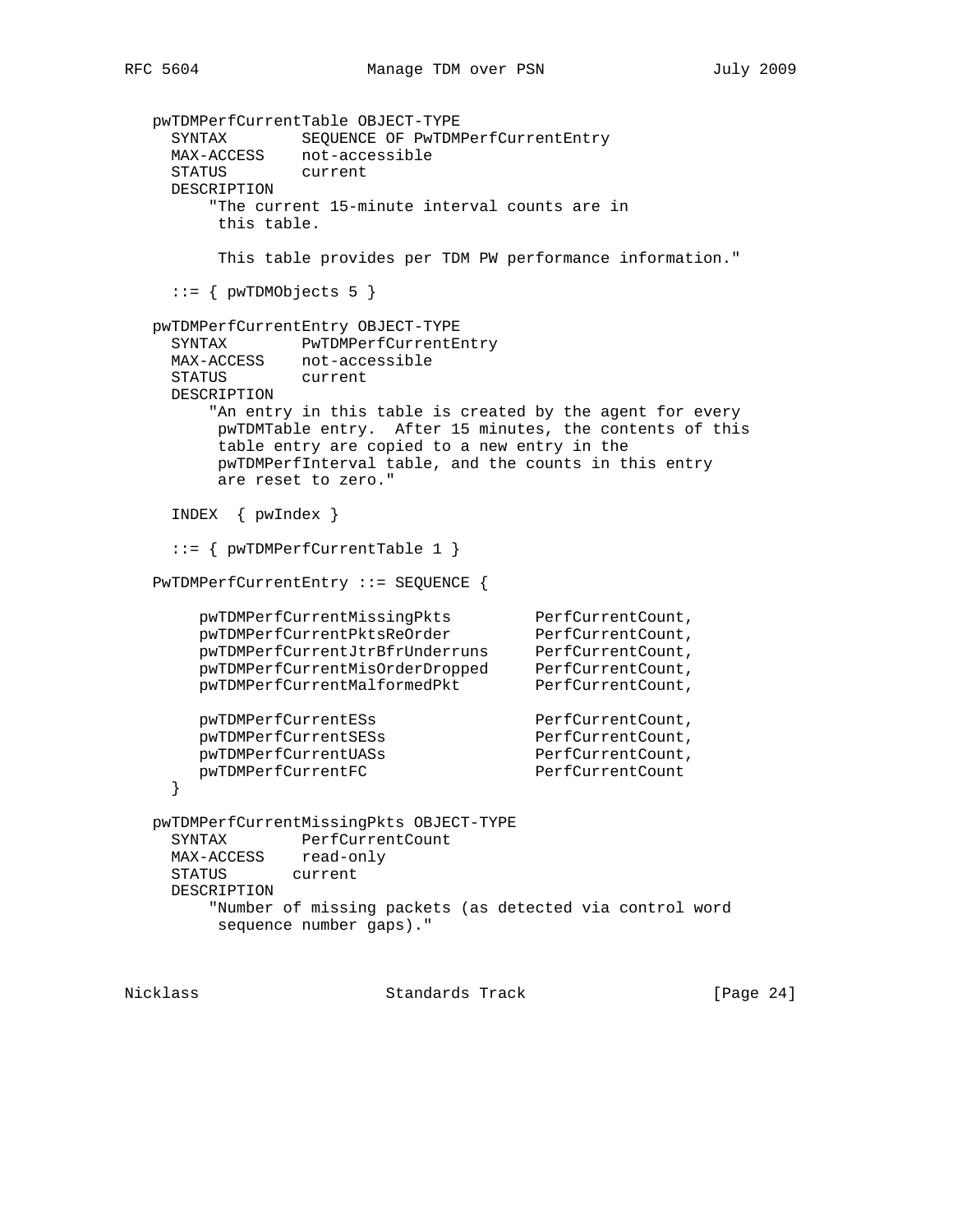::= { pwTDMPerfCurrentEntry 1 } pwTDMPerfCurrentPktsReOrder OBJECT-TYPE SYNTAX PerfCurrentCount MAX-ACCESS read-only STATUS current DESCRIPTION "Number of packets detected out of sequence (via control word sequence number) but successfully re-ordered. Note: some implementations may not support this feature." ::= { pwTDMPerfCurrentEntry 2 } pwTDMPerfCurrentJtrBfrUnderruns OBJECT-TYPE SYNTAX PerfCurrentCount MAX-ACCESS read-only STATUS current DESCRIPTION "Number of times a packet needed to be played out and the jitter buffer was empty." ::= { pwTDMPerfCurrentEntry 3 } pwTDMPerfCurrentMisOrderDropped OBJECT-TYPE SYNTAX PerfCurrentCount MAX-ACCESS read-only STATUS current DESCRIPTION "Number of packets detected out of order (via control word sequence numbers) that could not be re-ordered or could not fit in the jitter buffer." ::= { pwTDMPerfCurrentEntry 4 } pwTDMPerfCurrentMalformedPkt OBJECT-TYPE SYNTAX PerfCurrentCount MAX-ACCESS read-only STATUS current DESCRIPTION "Number of packets detected with unexpected size or bad headers' stack." ::= { pwTDMPerfCurrentEntry 5 } pwTDMPerfCurrentESs OBJECT-TYPE SYNTAX PerfCurrentCount MAX-ACCESS read-only STATUS current DESCRIPTION "The counter associated with the number of Error Seconds encountered. Any malformed packet, sequence error, LOPS, and the like are considered as Error Seconds."

Nicklass Standards Track [Page 25]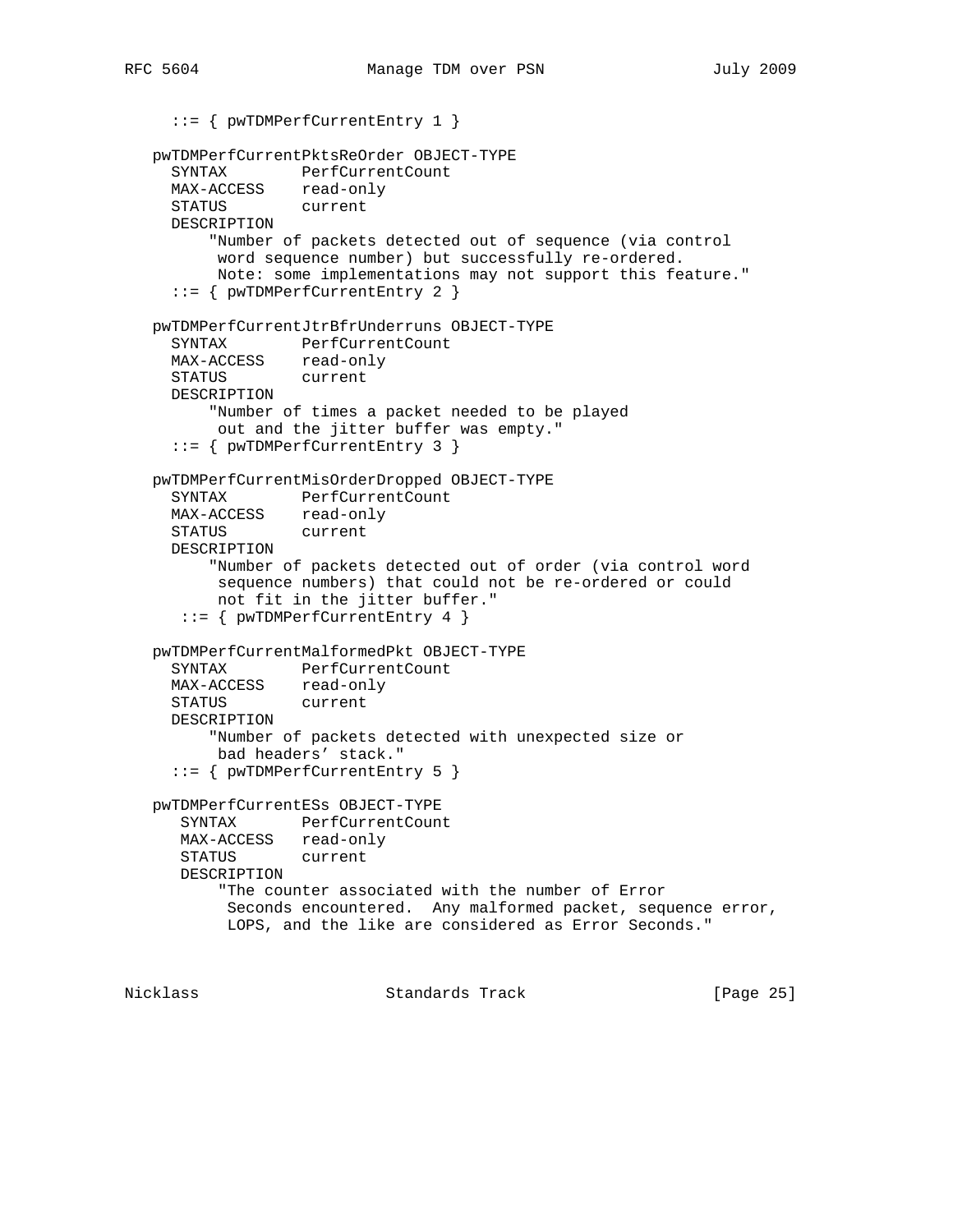```
 ::= { pwTDMPerfCurrentEntry 6 }
```

```
 pwTDMPerfCurrentSESs OBJECT-TYPE
 SYNTAX PerfCurrentCount
 MAX-ACCESS read-only
 STATUS current
      DESCRIPTION
          "The counter associated with the number of
          Severely Error Seconds encountered."
      ::= { pwTDMPerfCurrentEntry 7 }
   pwTDMPerfCurrentUASs OBJECT-TYPE
 SYNTAX PerfCurrentCount
 MAX-ACCESS read-only
 STATUS current
      DESCRIPTION
          "The counter associated with the number of
          Unavailable Seconds encountered. Any consecutive
          ten seconds of SES are counted as one Unavailable
          Seconds (UAS)."
      ::= { pwTDMPerfCurrentEntry 8 }
   pwTDMPerfCurrentFC OBJECT-TYPE
 SYNTAX PerfCurrentCount
 MAX-ACCESS read-only
 STATUS current
      DESCRIPTION
          "TDM Failure Counts (FC-TDM). The number of TDM failure
          events. A failure event begins when the LOPS failure
           is declared, and it ends when the failure is cleared. A
          failure event that begins in one period and ends in
           another period is counted only in the period in which
           it begins."
      ::= { pwTDMPerfCurrentEntry 9 }
   -- End TDM PW Performance Current Interval Table
   -- TDM PW Performance Interval Table
   pwTDMPerfIntervalTable OBJECT-TYPE
     SYNTAX SEQUENCE OF PwTDMPerfIntervalEntry
     MAX-ACCESS not-accessible
     STATUS current
```
Nicklass Standards Track [Page 26]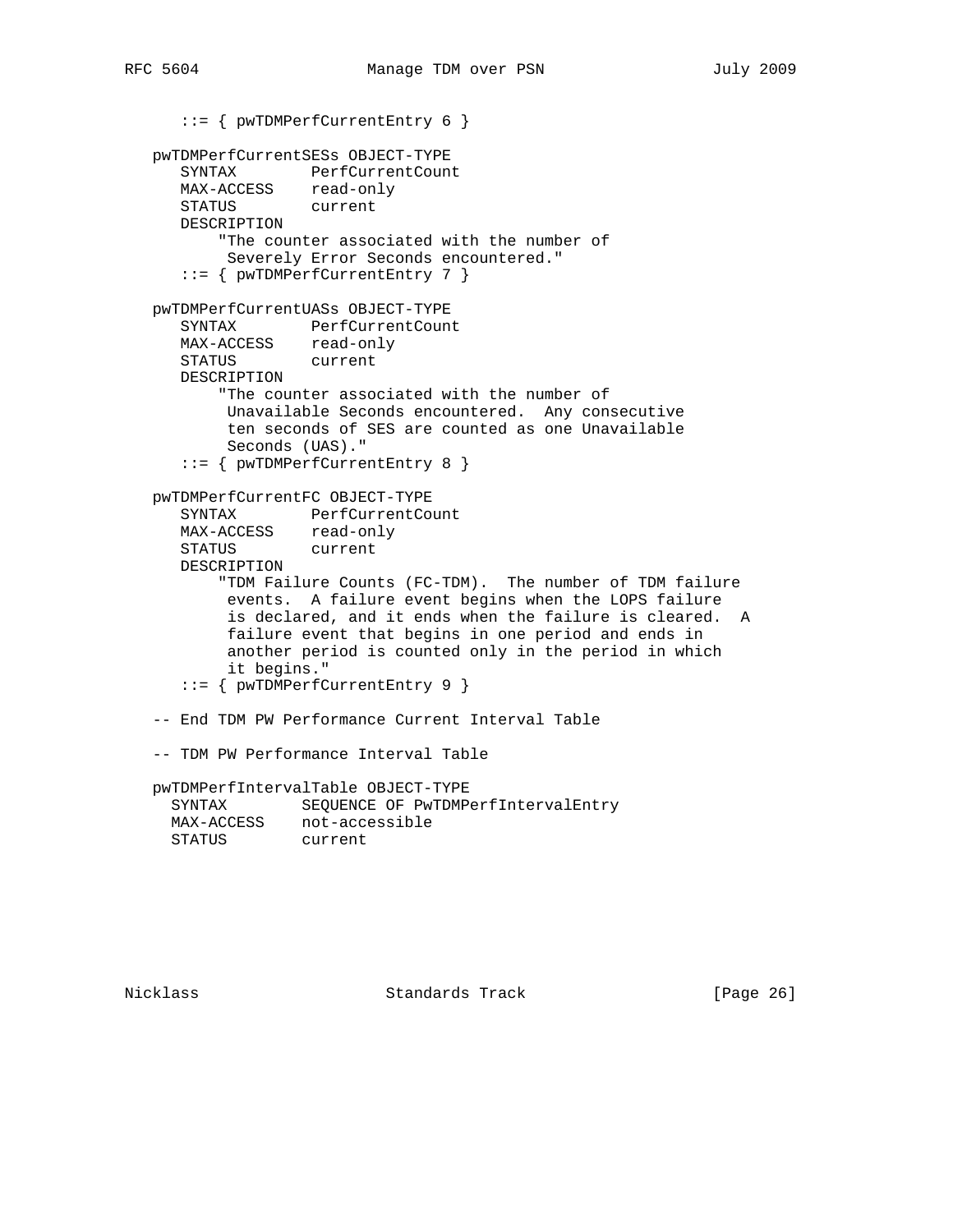DESCRIPTION "This table provides performance information per TDM PW similar to the pwTDMPerfCurrentTable above. However, these counts represent historical 15-minute intervals. Typically, this table will have a maximum of 96 entries for a 24 hour period, but is not limited to this."  $::=$  { pwTDMObjects 6 } pwTDMPerfIntervalEntry OBJECT-TYPE SYNTAX PwTDMPerfIntervalEntry MAX-ACCESS not-accessible STATUS current DESCRIPTION "An entry in this table is created by the agent for every pwTDMPerfCurrentEntry that is 15 minutes old. The contents of the Current entry are copied to the new entry here. The Current entry then resets its counts to zero for the next current 15-minute interval." INDEX { pwIndex, pwTDMPerfIntervalNumber } ::= { pwTDMPerfIntervalTable 1 } PwTDMPerfIntervalEntry ::= SEQUENCE { pwTDMPerfIntervalNumber Unsigned32, pwTDMPerfIntervalValidData TruthValue, pwTDMPerfIntervalDuration Unsigned32, pwTDMPerfIntervalMissingPkts PerfIntervalCount, pwTDMPerfIntervalPktsReOrder PerfIntervalCount, pwTDMPerfIntervalJtrBfrUnderruns PerfIntervalCount, pwTDMPerfIntervalMisOrderDropped PerfIntervalCount, pwTDMPerfIntervalMalformedPkt PerfIntervalCount, pwTDMPerfIntervalESs PerfIntervalCount, pwTDMPerfIntervalSESs PerfIntervalCount, pwTDMPerfIntervalUASs PerfIntervalCount, pwTDMPerfIntervalFC PerfIntervalCount } pwTDMPerfIntervalNumber OBJECT-TYPE SYNTAX Unsigned32 (1..96) MAX-ACCESS not-accessible STATUS current DESCRIPTION "A number (normally between 1 and 96 to cover a 24 hour period) that identifies the interval for which the set of statistics is available. The interval identified by 1

Nicklass Standards Track [Page 27]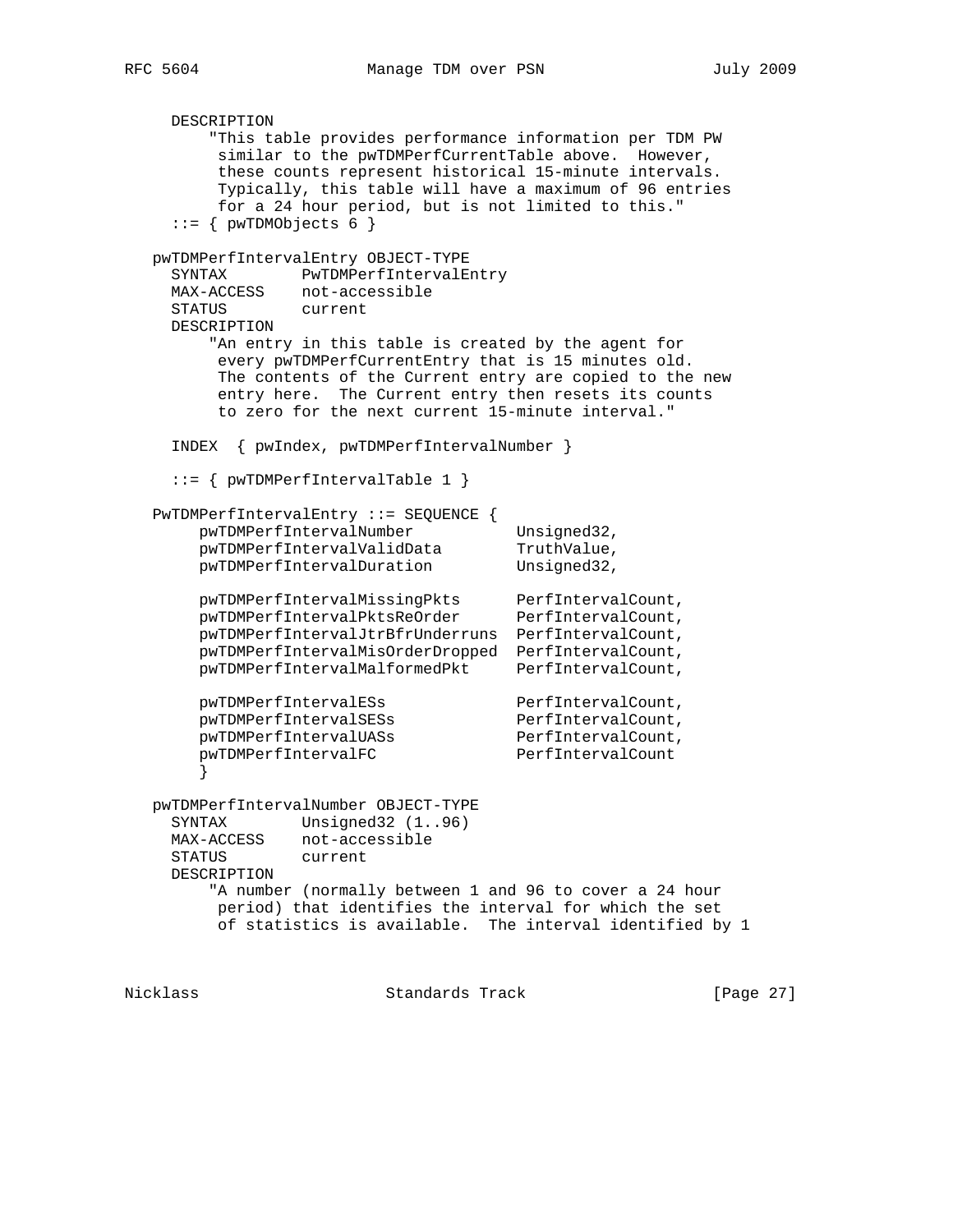```
 is the most recently completed 15-minute interval, and
        the interval identified by N is the interval immediately
        preceding the one identified by N-1. The minimum range of
        N is 1 through 4. The default range is 1 through 32. The
        maximum value of N is 1 through 96."
   ::= { pwTDMPerfIntervalEntry 1 }
 pwTDMPerfIntervalValidData OBJECT-TYPE
   SYNTAX TruthValue
  MAX-ACCESS read-only
  STATUS current
  DESCRIPTION
       "This variable indicates if the data for this interval
        is valid."
   ::= { pwTDMPerfIntervalEntry 2 }
 pwTDMPerfIntervalDuration OBJECT-TYPE
    SYNTAX Unsigned32
    UNITS "seconds"
   MAX-ACCESS read-only
    STATUS current
    DESCRIPTION
      "The duration of a particular interval in seconds.
      Adjustments in the system's time-of-day clock may
      cause the interval to be greater or less than the
      normal value. Therefore, this actual interval value
       is provided."
    ::= { pwTDMPerfIntervalEntry 3 }
 pwTDMPerfIntervalMissingPkts OBJECT-TYPE
   SYNTAX PerfIntervalCount
  MAX-ACCESS read-only
  STATUS current
   DESCRIPTION
       "Number of missing packets (as detected via control
       word sequence number gaps)."
   ::= { pwTDMPerfIntervalEntry 4 }
 pwTDMPerfIntervalPktsReOrder OBJECT-TYPE
   SYNTAX PerfIntervalCount
  MAX-ACCESS read-only
   STATUS current
  DESCRIPTION
       "Number of packets detected out of sequence (via control
        word sequence number) but successfully re-ordered.
       Note: some implementations may not support this
       feature."
   ::= { pwTDMPerfIntervalEntry 5 }
```
Nicklass Standards Track [Page 28]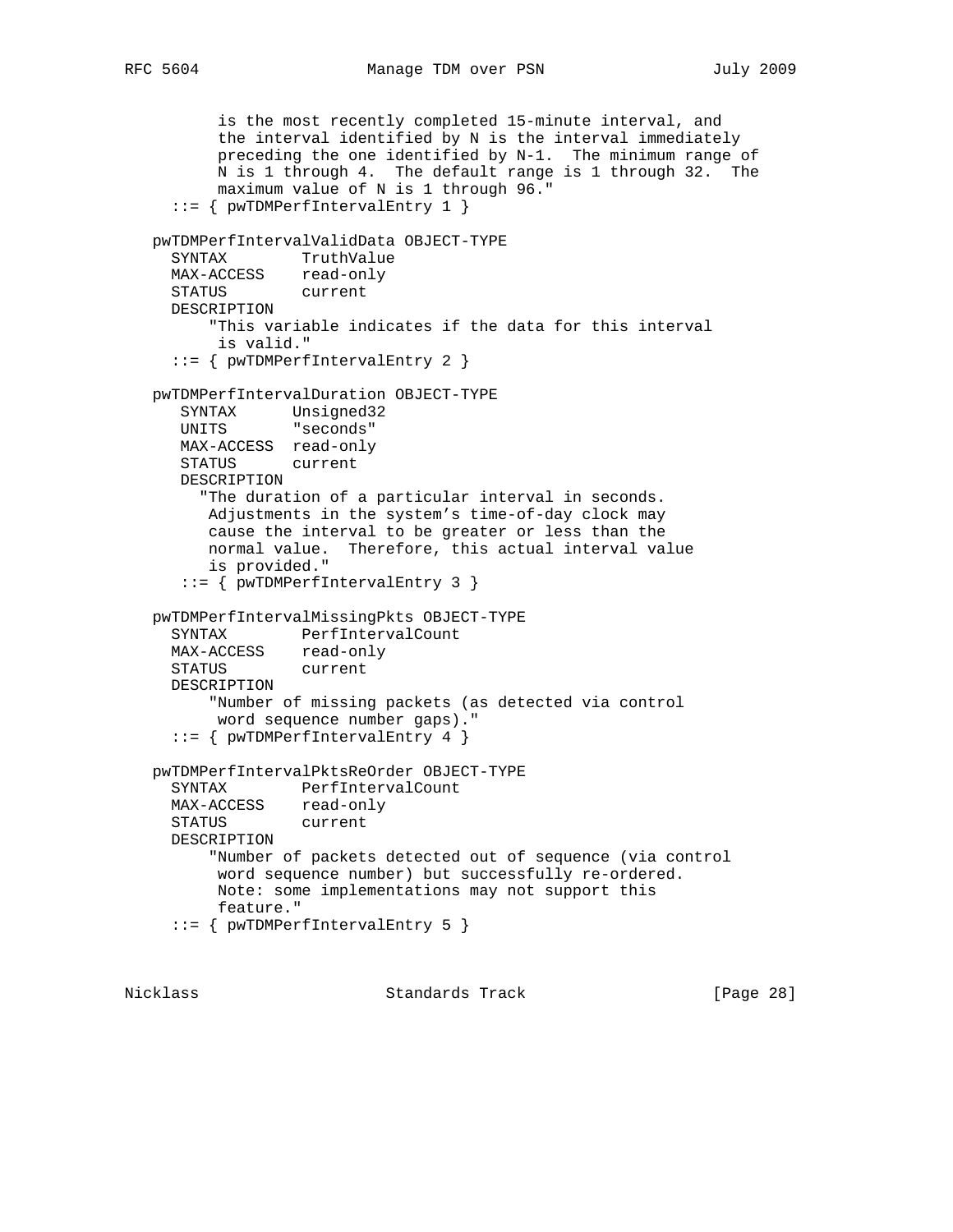```
 pwTDMPerfIntervalJtrBfrUnderruns OBJECT-TYPE
 SYNTAX PerfIntervalCount
 MAX-ACCESS read-only
     STATUS current
     DESCRIPTION
         "Number of times a packet needed to be played
          out and the jitter buffer was empty."
     ::= { pwTDMPerfIntervalEntry 6 }
   pwTDMPerfIntervalMisOrderDropped OBJECT-TYPE
     SYNTAX PerfIntervalCount
    MAX-ACCESS read-only
     STATUS current
     DESCRIPTION
         "Number of packets detected out of order (via control word
          sequence numbers) that could not be re-ordered or could
          not fit in the jitter buffer."
     ::= { pwTDMPerfIntervalEntry 7 }
   pwTDMPerfIntervalMalformedPkt OBJECT-TYPE
     SYNTAX PerfIntervalCount
     MAX-ACCESS read-only
     STATUS current
     DESCRIPTION
         "Number of packets detected with unexpected size, or
          bad headers' stack"
     ::= { pwTDMPerfIntervalEntry 8 }
   pwTDMPerfIntervalESs OBJECT-TYPE
     SYNTAX PerfIntervalCount
     MAX-ACCESS read-only
     STATUS current
     DESCRIPTION
         "The counter associated with the number of Error
          Seconds encountered."
     ::= { pwTDMPerfIntervalEntry 9 }
   pwTDMPerfIntervalSESs OBJECT-TYPE
     SYNTAX PerfIntervalCount
     MAX-ACCESS read-only
     STATUS current
     DESCRIPTION
         "The counter associated with the number of
          Severely Error Seconds encountered."
     ::= { pwTDMPerfIntervalEntry 10 }
```
Nicklass Standards Track [Page 29]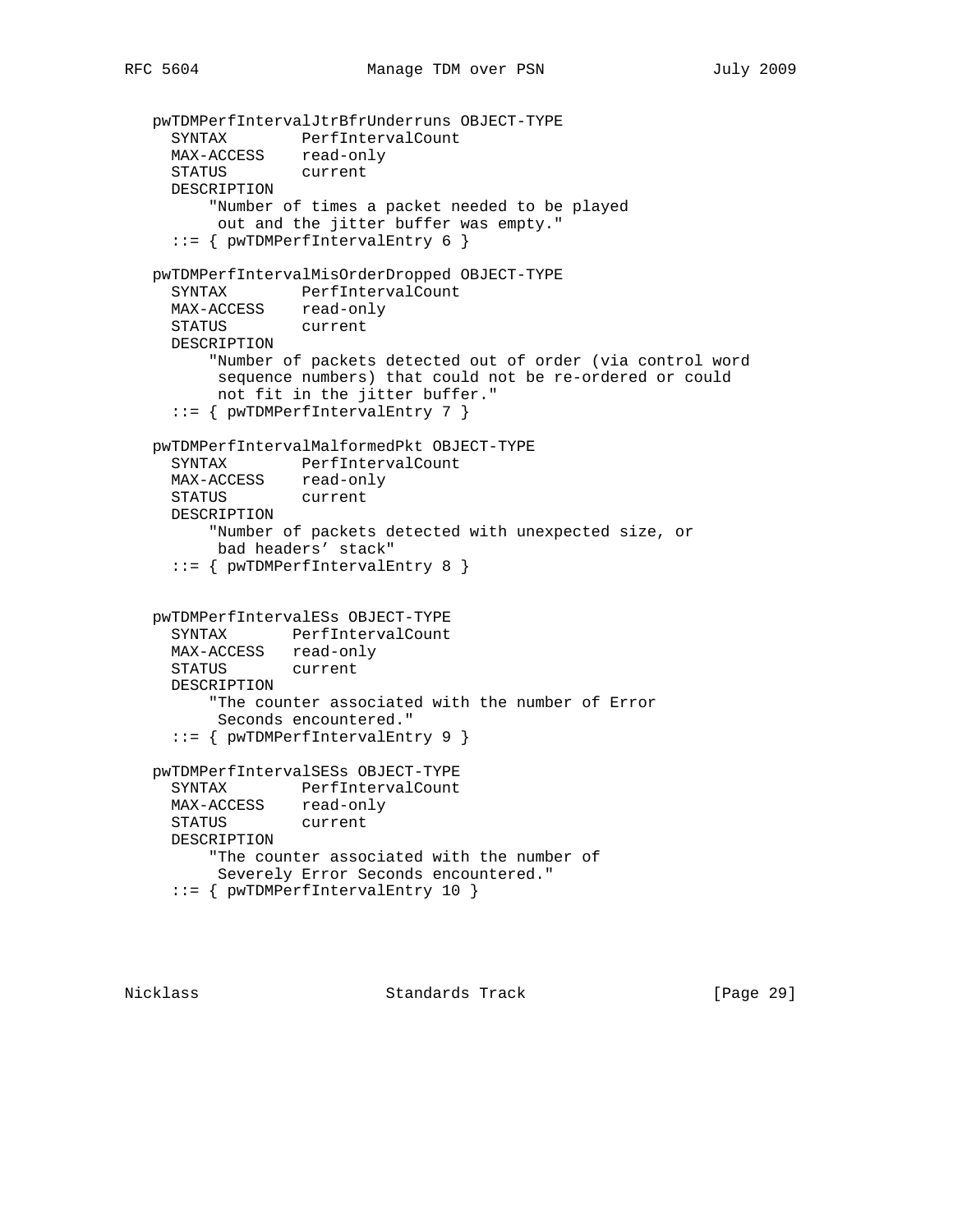```
 pwTDMPerfIntervalUASs OBJECT-TYPE
 SYNTAX PerfIntervalCount
 MAX-ACCESS read-only
     STATUS current
     DESCRIPTION
         "The counter associated with the number of
          Unavailable Seconds encountered."
     ::= { pwTDMPerfIntervalEntry 11 }
   pwTDMPerfIntervalFC OBJECT-TYPE
     SYNTAX PerfIntervalCount
     MAX-ACCESS read-only
     STATUS current
     DESCRIPTION
         "TDM Failure Counts (FC-TDM). The number of TDM failure
          events. A failure event begins when the LOPS failure
          is declared, and it ends when the failure is cleared. A
          failure event that begins in one period and ends in
          another period is counted only in the period in which
          it begins."
     ::= { pwTDMPerfIntervalEntry 12 }
   -- End TDM PW Performance Interval Table
   -- TDM PW 1day Performance Table
   pwTDMPerf1DayIntervalTable OBJECT-TYPE
     SYNTAX SEQUENCE OF PwTDMPerf1DayIntervalEntry
     MAX-ACCESS not-accessible
     STATUS current
     DESCRIPTION
         "This table provides performance information per TDM PW
          similar to the pwTDMPerfIntervalTable above. However,
          these counters represent historical one-day intervals up to
          one full month. The table consists of real-time data, as
          such it is not persistence across re-boot."
    ::= { pwTDMObjects 7 }
   pwTDMPerf1DayIntervalEntry OBJECT-TYPE
     SYNTAX PwTDMPerf1DayIntervalEntry
     MAX-ACCESS not-accessible
     STATUS current
     DESCRIPTION
         "An entry is created in this table by the agent
          for every entry in the pwTDMTable table."
     INDEX { pwIndex,pwTDMPerf1DayIntervalNumber }
```
Nicklass Standards Track [Page 30]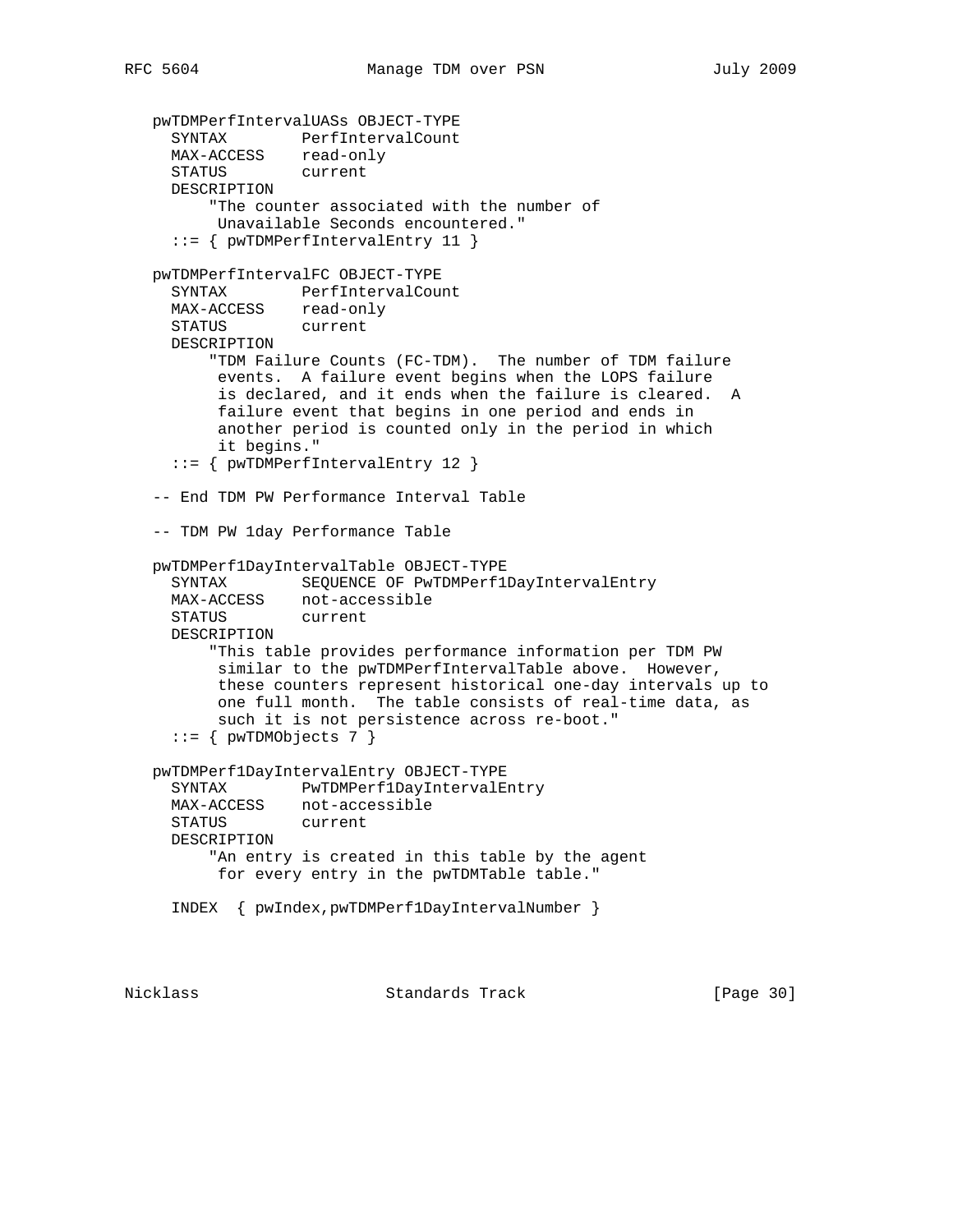```
 ::= { pwTDMPerf1DayIntervalTable 1 }
   PwTDMPerf1DayIntervalEntry ::= SEQUENCE {
      pwTDMPerf1DayIntervalNumber Unsigned32,
      pwTDMPerf1DayIntervalValidData TruthValue,
pwTDMPerf1DayIntervalDuration 1997 Unsigned32,
 pwTDMPerf1DayIntervalMissingPkts Counter32,
pwTDMPerf1DayIntervalPktsReOrder Counter32,
 pwTDMPerf1DayIntervalJtrBfrUnderruns Counter32,
 pwTDMPerf1DayIntervalMisOrderDropped Counter32,
pwTDMPerf1DayIntervalMalformedPkt Counter32,
      pwTDMPerf1DayIntervalESs Counter32,
      pwTDMPerf1DayIntervalSESs Counter32,
      pwTDMPerf1DayIntervalUASs Counter32,
      pwTDMPerf1DayIntervalFC Counter32
       }
   pwTDMPerf1DayIntervalNumber OBJECT-TYPE
    SYNTAX Unsigned32 (1..30)
    MAX-ACCESS not-accessible
     STATUS current
     DESCRIPTION
        "The number of intervals where 1 indicates the current day
         measured period and 2 and above indicate previous days,
         respectively."
     ::= { pwTDMPerf1DayIntervalEntry 1 }
   pwTDMPerf1DayIntervalValidData OBJECT-TYPE
     SYNTAX TruthValue
    MAX-ACCESS read-only
     STATUS current
    DESCRIPTION
        "This variable indicates if the data for this interval
         is valid."
     ::= { pwTDMPerf1DayIntervalEntry 2 }
   pwTDMPerf1DayIntervalDuration OBJECT-TYPE
 SYNTAX Unsigned32
 UNITS "seconds"
    MAX-ACCESS read-only
     STATUS current
     DESCRIPTION
       "The duration of a particular interval in seconds.
       Adjustments in the system's time-of-day clock may
       cause the interval to be greater or less than the
       normal value. Therefore, this actual interval value
       is provided."
```
Nicklass Standards Track [Page 31]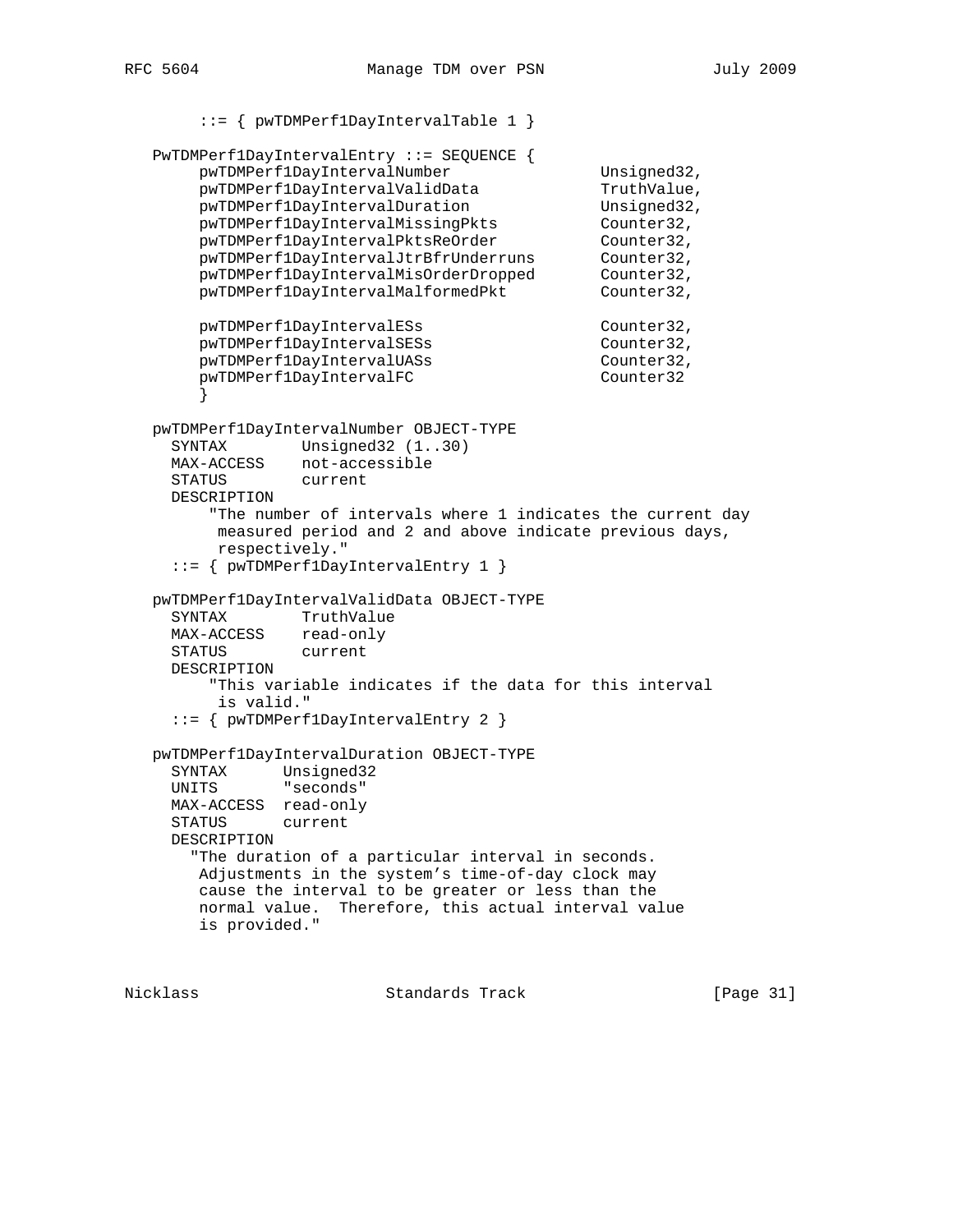::= { pwTDMPerf1DayIntervalEntry 3 } pwTDMPerf1DayIntervalMissingPkts OBJECT-TYPE SYNTAX Counter32 MAX-ACCESS read-only<br>STATUS current STATUS DESCRIPTION "Number of missing packets (as detected via control word sequence number gaps)." ::= { pwTDMPerf1DayIntervalEntry 4 } pwTDMPerf1DayIntervalPktsReOrder OBJECT-TYPE SYNTAX Counter32 MAX-ACCESS read-only STATUS current DESCRIPTION "Number of packets detected out of sequence (via control word sequence number) but successfully re-ordered. Note: some implementations may not support this feature." ::= { pwTDMPerf1DayIntervalEntry 5 } pwTDMPerf1DayIntervalJtrBfrUnderruns OBJECT-TYPE SYNTAX Counter32 MAX-ACCESS read-only STATUS current DESCRIPTION "Number of times a packet needed to be played out and the jitter buffer was empty." ::= { pwTDMPerf1DayIntervalEntry 6 } pwTDMPerf1DayIntervalMisOrderDropped OBJECT-TYPE SYNTAX Counter32 MAX-ACCESS read-only STATUS current DESCRIPTION "Number of packets detected out of order (via control word sequence numbers) that could not be re-ordered or could not fit in the jitter buffer." ::= { pwTDMPerf1DayIntervalEntry 7 } pwTDMPerf1DayIntervalMalformedPkt OBJECT-TYPE SYNTAX Counter32 MAX-ACCESS read-only STATUS current DESCRIPTION "Number of packets detected with unexpected size or bad headers' stack."

Nicklass Standards Track [Page 32]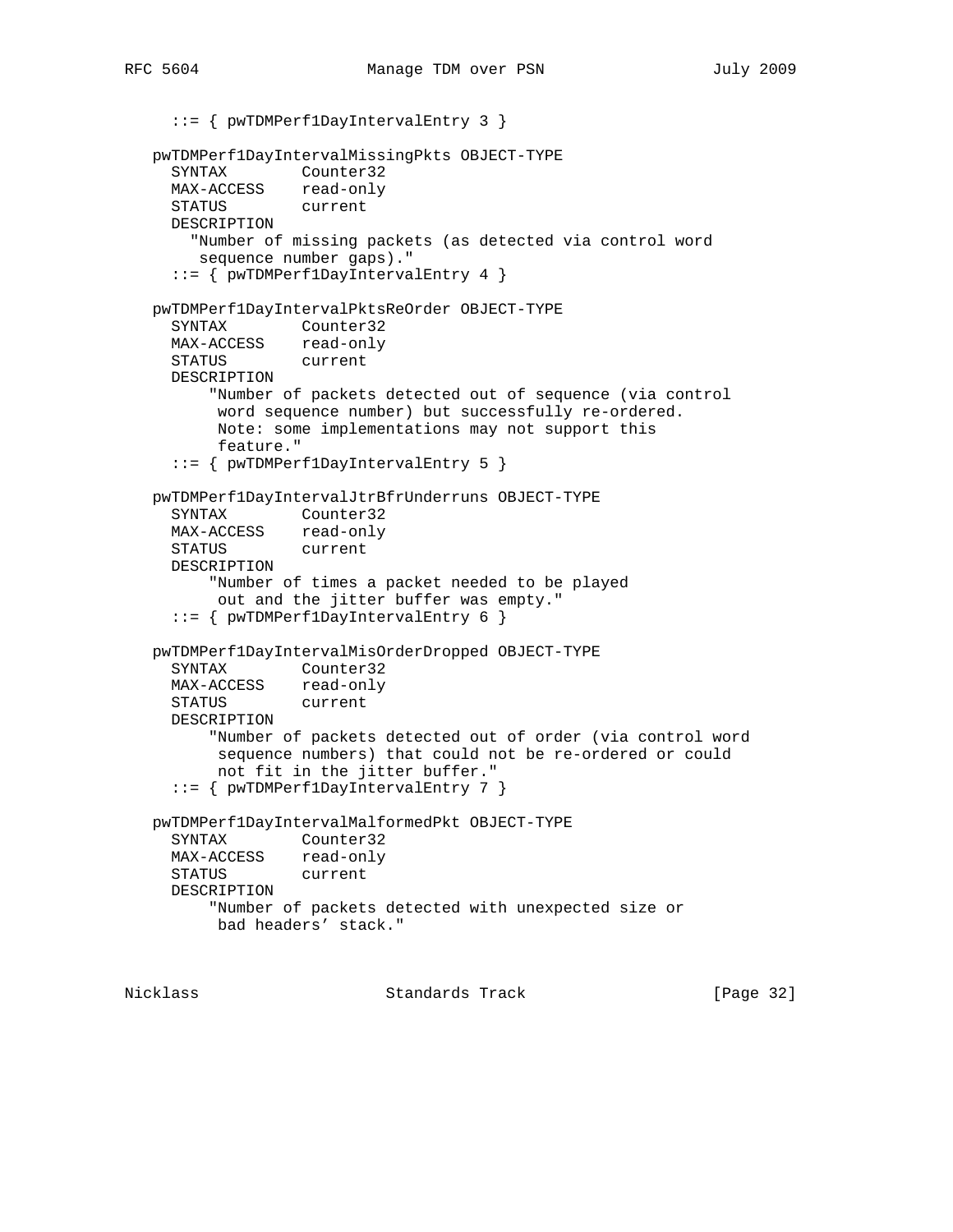::= { pwTDMPerf1DayIntervalEntry 8 } pwTDMPerf1DayIntervalESs OBJECT-TYPE SYNTAX Counter32 MAX-ACCESS read-only STATUS current DESCRIPTION "The counter associated with the number of Error Seconds encountered." ::= { pwTDMPerf1DayIntervalEntry 9 } pwTDMPerf1DayIntervalSESs OBJECT-TYPE SYNTAX Counter32 MAX-ACCESS read-only STATUS current DESCRIPTION "The counter associated with the number of Severely Error Seconds." ::= { pwTDMPerf1DayIntervalEntry 10 } pwTDMPerf1DayIntervalUASs OBJECT-TYPE SYNTAX Counter32 MAX-ACCESS read-only STATUS current DESCRIPTION "The counter associated with the number of UnAvailable Seconds. NOTE: When first entering the UAS state, the number of SES to UAS is added to this object, then as each additional UAS occurs, this object increments by one." ::= { pwTDMPerf1DayIntervalEntry 11 } pwTDMPerf1DayIntervalFC OBJECT-TYPE SYNTAX Counter32 MAX-ACCESS read-only STATUS current DESCRIPTION "TDM Failure Counts (FC-TDM). The number of TDM failure events. A failure event begins when the LOPS failure is declared, and it ends when the failure is cleared." ::= { pwTDMPerf1DayIntervalEntry 12 } -- End of PW TDM Performance table -- Conformance Information

Nicklass Standards Track [Page 33]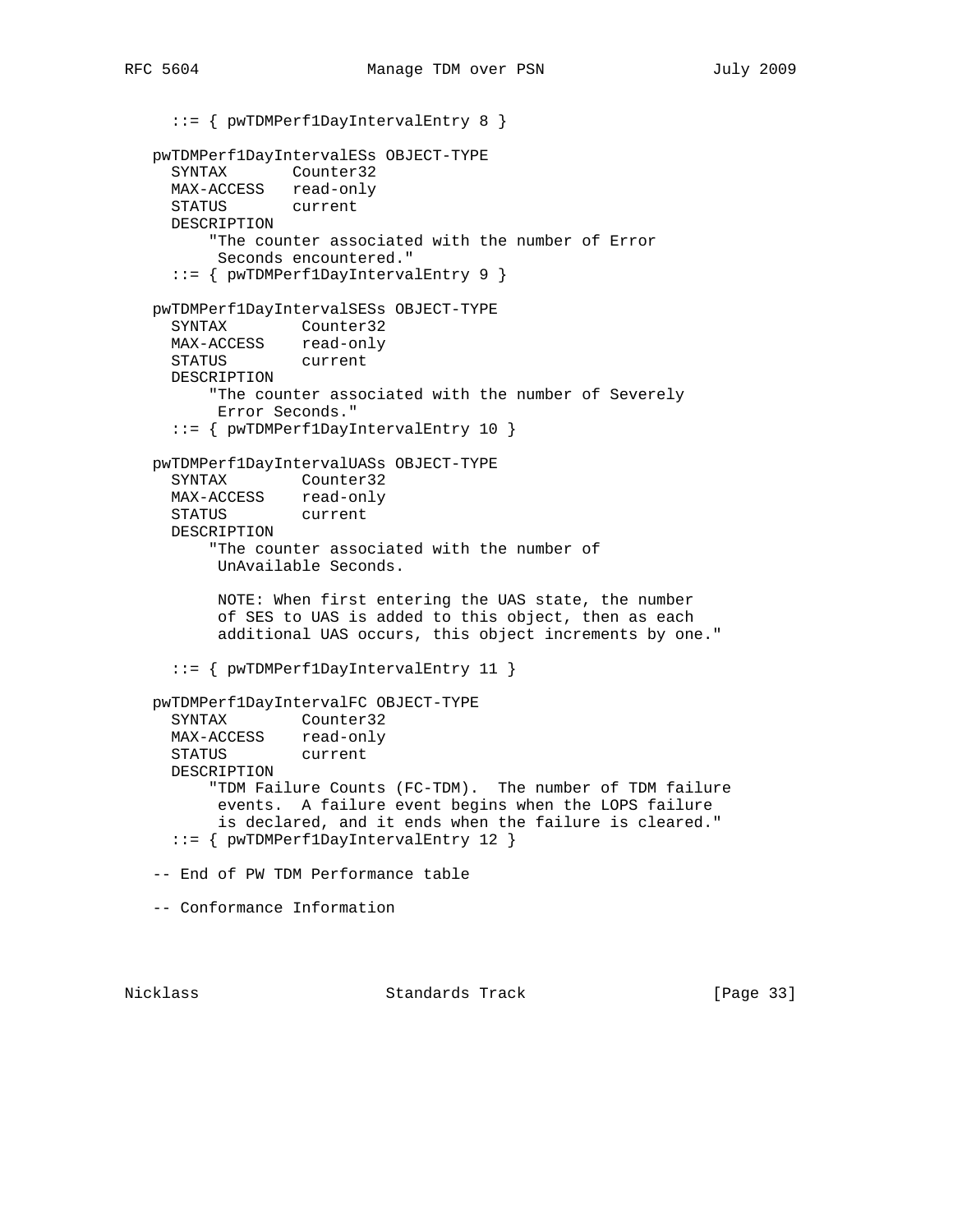```
 pwTDMCompliances OBJECT IDENTIFIER ::= { pwTDMConformance 1 }
  pwTDMGrows OBJECT IDENTIFIER ::= { pwTDMConformance 2 }
   pwTDMModuleCompliance MODULE-COMPLIANCE
      STATUS current
      DESCRIPTION
           "The compliance statement for agent that support TDM PW
           over PSN operation."
      MODULE -- this module
          MANDATORY-GROUPS { pwTDMGroup,
                             pwTDMPerfCurrentGroup,
                             pwTDMPerfIntervalGroup,
                           pwTDMPerf1DayIntervalGroup<br>}
 }
                      OBJECT pwGenTDMCfgIndex
                      MIN-ACCESS read-only
                      DESCRIPTION
                          "The ability to set an index pointer
                          is not required."
                      OBJECT pwRelTDMCfgIndex
                      MIN-ACCESS read-only
                      DESCRIPTION
                          "The ability to set an index pointer
                          is not required."
                      OBJECT pwTDMCfgPktReorder
                      MIN-ACCESS read-only
                      DESCRIPTION
                          "The ability to set the packet reordering
                          is not required. If the feature is not
                          supported, the value set by the agent MUST
                          be FALSE."
                      OBJECT pwTDMCfgRtpHdrUsed
                      MIN-ACCESS read-only
                      DESCRIPTION
                          "The ability to set whether or not to use the
                          RTP header is not required."
                      OBJECT pwTDMCfgPayloadSuppression
                      MIN-ACCESS read-only
                      DESCRIPTION
                          "The ability to set this object is not
                          required."
```
Nicklass Standards Track [Page 34]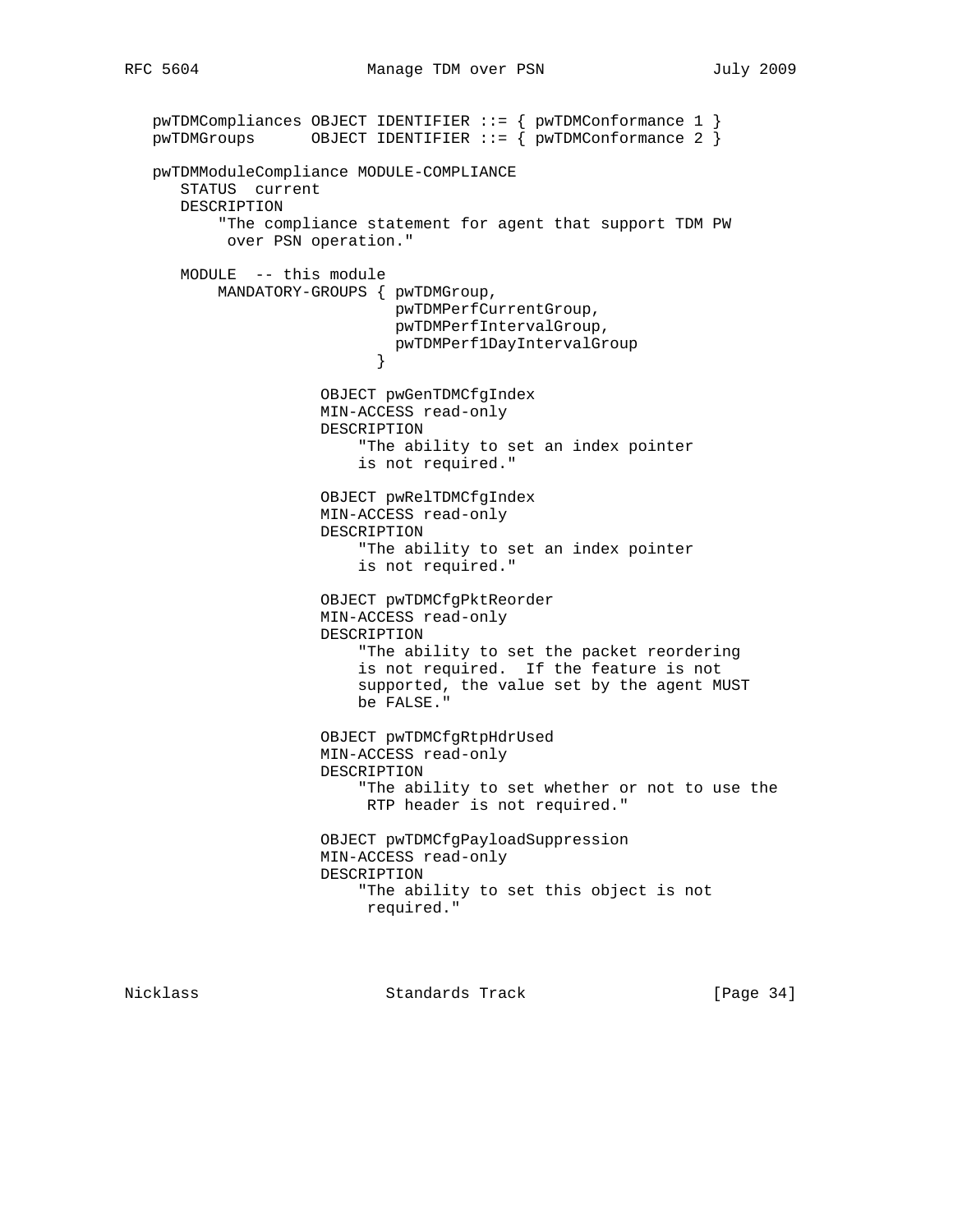OBJECT pwTDMCfgPktReplacePolicy MIN-ACCESS read-only DESCRIPTION "The ability to set the replace policy is not required." OBJECT pwTDMCfgStorageType MIN-ACCESS read-only DESCRIPTION "The ability to set the storage type is not required." OBJECT pwTDMCfgPktFiller MIN-ACCESS read-only DESCRIPTION "The ability to set the filler pattern is not required." OBJECT pwTDMCfgName MIN-ACCESS read-only DESCRIPTION "The ability to set an alias is not required." ::= { pwTDMCompliances 1 } -- Units of conformance pwTDMGroup OBJECT-GROUP OBJECTS { pwTDMRate, pwTDMIfIndex, pwGenTDMCfgIndex, pwRelTDMCfgIndex, pwTDMConfigError, pwTDMTimeElapsed, pwTDMValidIntervals, pwTDMValidDayIntervals, pwTDMLastEsTimeStamp, pwTDMCfgIndexNext, pwTDMCfgRowStatus, pwTDMCfgPayloadSize, pwTDMCfgPktReorder, pwTDMCfgRtpHdrUsed, pwTDMCfgJtrBfrDepth,

Nicklass Standards Track [Page 35]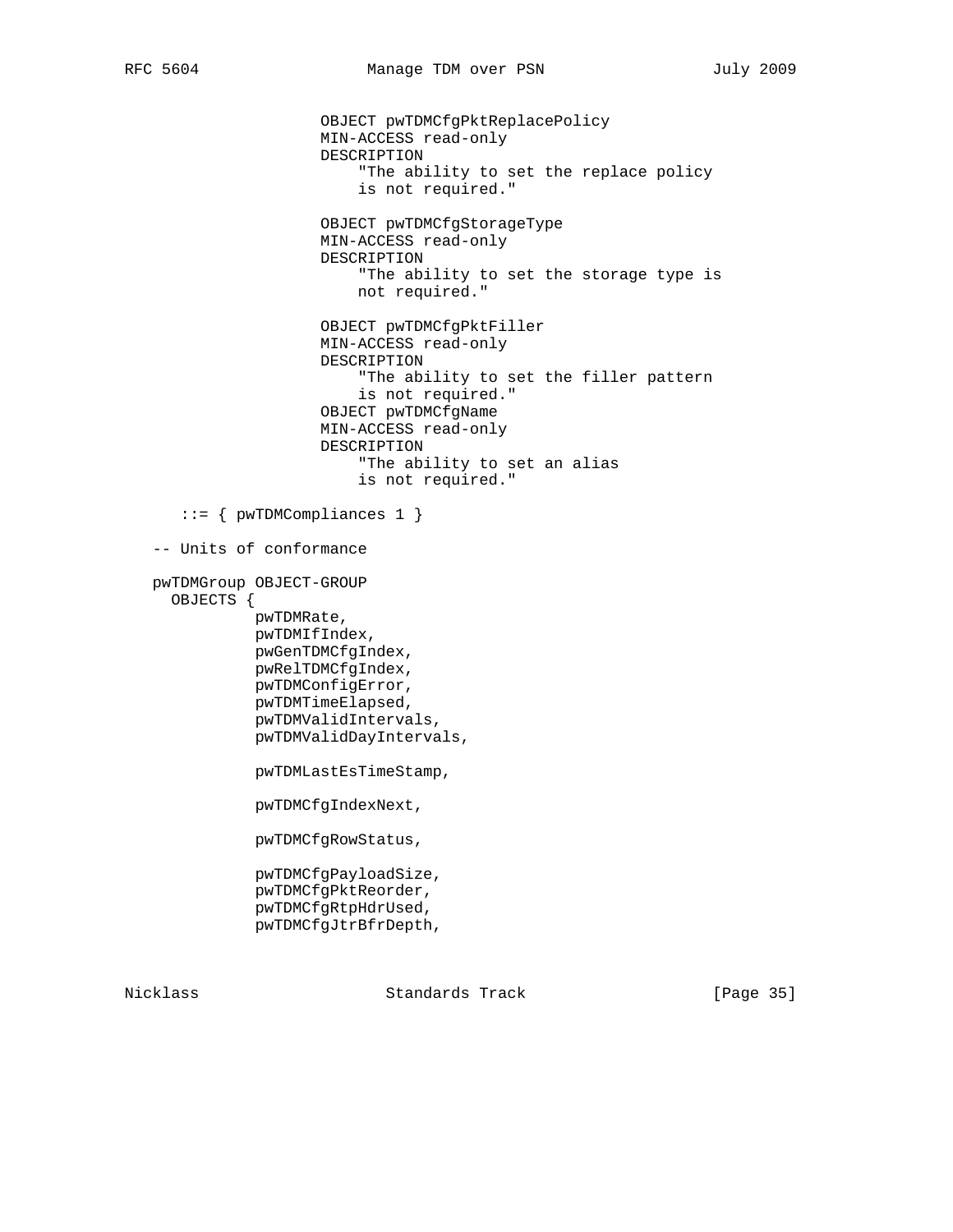pwTDMCfgPayloadSuppression,

```
 pwTDMCfgConsecPktsInSynch,
               pwTDMCfgConsecMissPktsOutSynch,
               pwTDMCfgSetUp2SynchTimeOut,
               pwTDMCfgPktReplacePolicy,
               pwTDMCfgAvePktLossTimeWindow ,
               pwTDMCfgExcessivePktLossThreshold,
               pwTDMCfgAlarmThreshold ,
               pwTDMCfgClearAlarmThreshold,
               pwTDMCfgMissingPktsToSes,
               pwTDMCfgTimestampMode,
               pwTDMCfgStorageType,
               pwTDMCfgPktFiller,
              pwTDMCfgName
 }
     STATUS current
     DESCRIPTION
          "Collection of objects for basic TDM PW config and
          status."
     ::= { pwTDMGroups 1 }
   pwTDMPerfCurrentGroup OBJECT-GROUP
     OBJECTS {
               pwTDMPerfCurrentMissingPkts,
               pwTDMPerfCurrentPktsReOrder,
               pwTDMPerfCurrentJtrBfrUnderruns,
               pwTDMPerfCurrentMisOrderDropped,
               pwTDMPerfCurrentMalformedPkt,
              pwTDMPerfCurrentESs,
               pwTDMPerfCurrentSESs,
               pwTDMPerfCurrentUASs,
               pwTDMPerfCurrentFC
 }
     STATUS current
     DESCRIPTION
         "Collection of current statistics objects for TDM PWs."
     ::= { pwTDMGroups 2 }
   pwTDMPerfIntervalGroup OBJECT-GROUP
     OBJECTS {
               pwTDMPerfIntervalValidData,
               pwTDMPerfIntervalDuration,
```
Nicklass Standards Track [Page 36]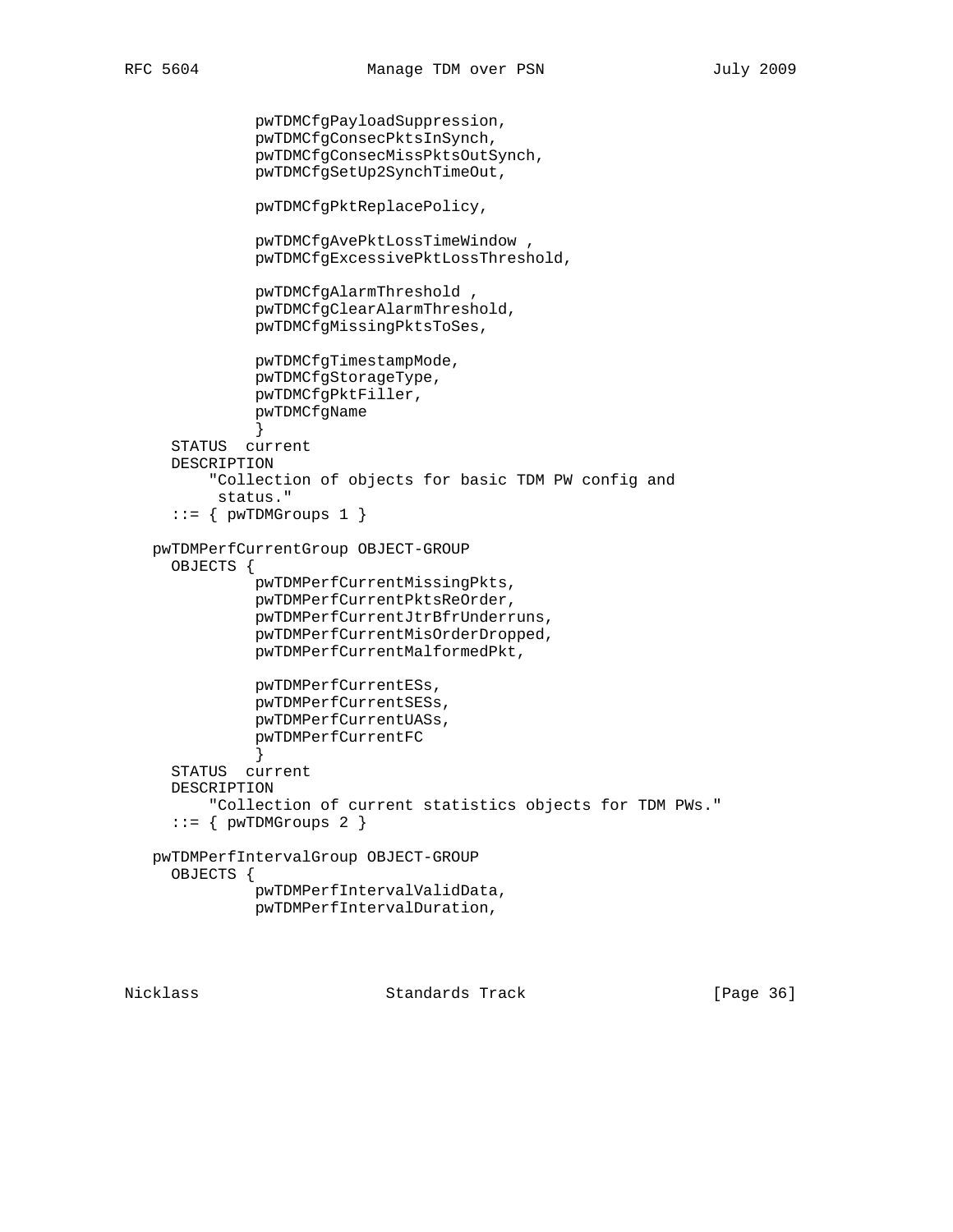```
 pwTDMPerfIntervalMissingPkts,
               pwTDMPerfIntervalPktsReOrder,
               pwTDMPerfIntervalJtrBfrUnderruns,
               pwTDMPerfIntervalMisOrderDropped,
               pwTDMPerfIntervalMalformedPkt,
               pwTDMPerfIntervalESs,
               pwTDMPerfIntervalSESs,
               pwTDMPerfIntervalUASs,
               pwTDMPerfIntervalFC
      }
     STATUS current
     DESCRIPTION
             "Collection of Interval statistics objects for TDM PWs."
     ::= { pwTDMGrows 3 }
   pwTDMPerf1DayIntervalGroup OBJECT-GROUP
     OBJECTS {
              pwTDMPerf1DayIntervalValidData,
               pwTDMPerf1DayIntervalDuration,
               pwTDMPerf1DayIntervalMissingPkts,
               pwTDMPerf1DayIntervalPktsReOrder,
               pwTDMPerf1DayIntervalJtrBfrUnderruns,
               pwTDMPerf1DayIntervalMisOrderDropped,
               pwTDMPerf1DayIntervalMalformedPkt,
               pwTDMPerf1DayIntervalESs,
               pwTDMPerf1DayIntervalSESs,
               pwTDMPerf1DayIntervalUASs,
               pwTDMPerf1DayIntervalFC
 }
     STATUS current
     DESCRIPTION
             "Collection of Daily statistics objects for TDM PWs."
      ::= { pwTDMGroups 4 }
```
## END

9. Security Considerations

 It is clear that this MIB module is potentially useful for monitoring of TDM PWs. This MIB can also be used for configuration of certain objects, and anything that can be configured can be incorrectly configured, with potentially disastrous results.

Nicklass Standards Track [Page 37]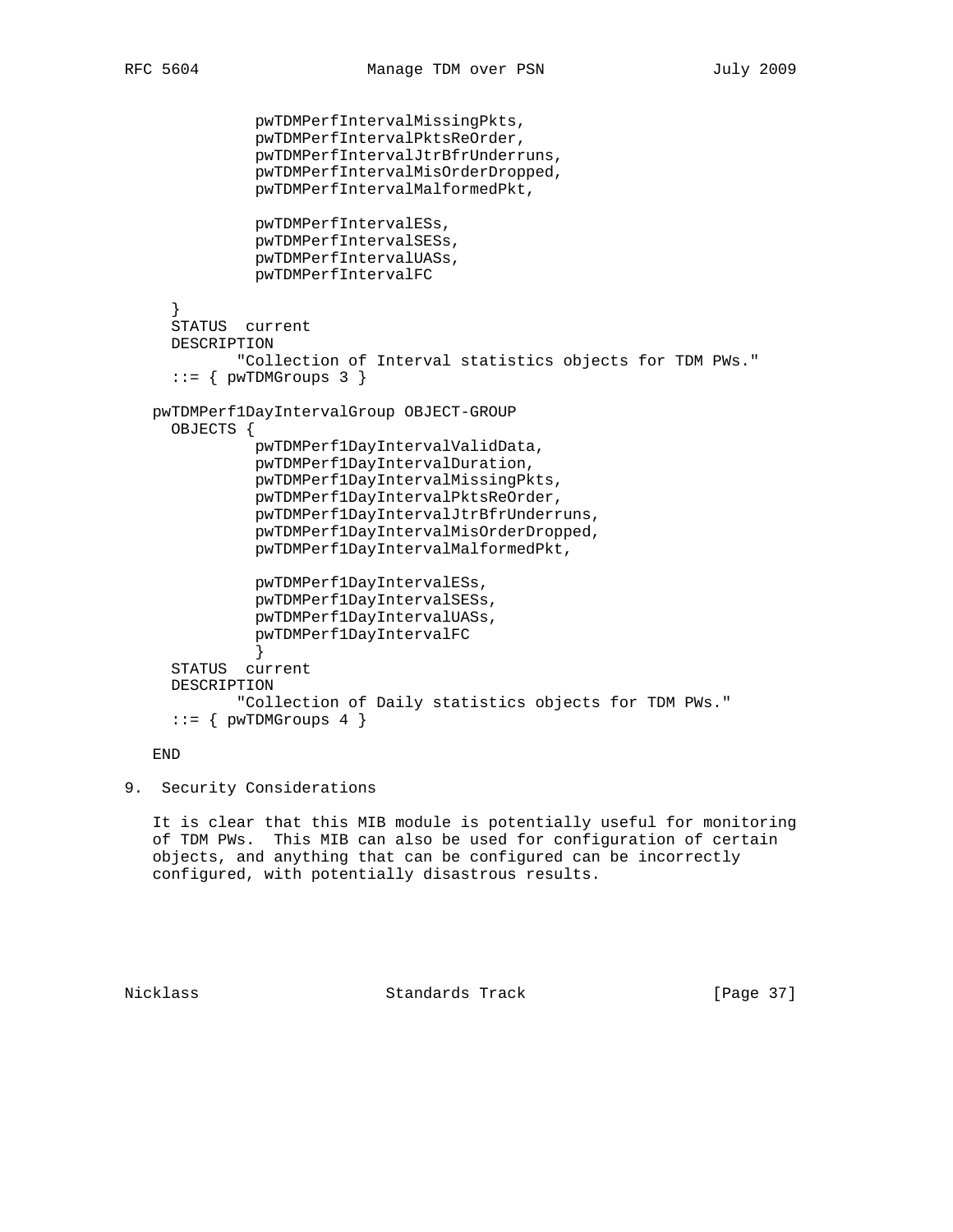There are a number of management objects defined in this MIB module with a MAX-ACCESS clause of read-write and/or read-create. Such objects may be considered sensitive or vulnerable in some network environments. The support for SET operations in a non-secure environment without proper protection can have a negative effect on network operations. These are the tables and objects and their sensitivity/vulnerability:

 The pwTDMTable and pwTDMCfgTable contain objects of TDM PW parameters on a Provider Edge (PE) device. Unauthorized access to objects in these tables could result in disruption of traffic on the network.

 The use of stronger mechanisms such as SNMPv3 security should be considered where possible. Specifically, SNMPv3 VACM and USM MUST be used with any SNMPV3 agent, which implements this MIB module.

 Administrators should consider whether read access to these objects should be allowed, since read access may be undesirable under certain circumstances.

 Some of the readable objects in this MIB module (i.e., objects with a MAX-ACCESS other than not-accessible) may be considered sensitive or vulnerable in some network environments. It is thus important to control even GET and/or NOTIFY access to these objects and possibly to even encrypt the values of these objects when sending them over the network via SNMP. These are the tables and objects and their sensitivity/vulnerability:

 The pwTDMTable, pwTDMPerfCurrentTable, pwTDMPerfIntervalTable, and pwTDMPerf1DayIntervalTable collectively show the TDM pseudowire connectivity topology and its performance characteristics.

 If an Administrator does not want to reveal this information, then these tables should be considered sensitive/vulnerable.

 SNMP versions prior to SNMPv3 did not include adequate security. Even if the network itself is secure (for example by using IPsec), even then, there is no control as to who on the secure network is allowed to access and GET/SET (read/change/create/delete) the objects in this MIB module.

 It is RECOMMENDED that implementers consider the security features as provided by the SNMPv3 framework (see [RFC3410], section 8), including full support for the SNMPv3 cryptographic mechanisms (for authentication and privacy).

Nicklass Standards Track [Page 38]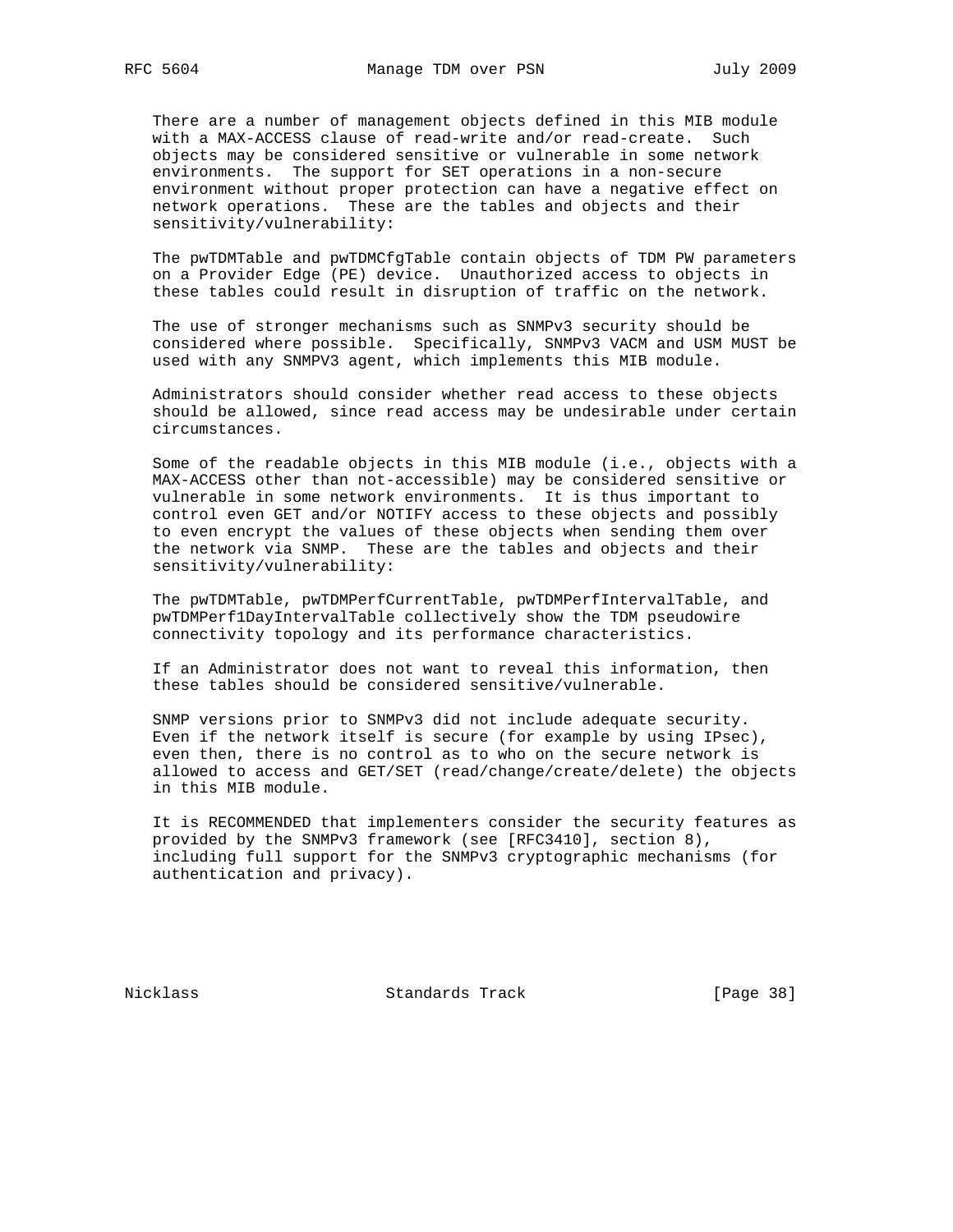Further, deployment of SNMP versions prior to SNMPv3 is NOT RECOMMENDED. Instead, it is RECOMMENDED to deploy SNMPv3 and to enable cryptographic security. It is then a customer/operator responsibility to ensure that the SNMP entity giving access to an instance of this MIB module is properly configured to give access to the objects only to those principals (users) that have legitimate rights to indeed GET or SET (change/create/delete) them.

10. IANA Considerations

 The MIB module in this document uses the following IANA-assigned OBJECT IDENTIFIER values recorded in the SMI Numbers registry:

 Descriptor OBJECT IDENTIFIER value ---------- -----------------------

pwTDMMIB { mib-2 186 }

- 11. References
- 11.1. Normative References
	- [SATOP] Vainshtein, A., Ed., and YJ. Stein, Ed., "Structure- Agnostic Time Division Multiplexing (TDM) over Packet (SAToP)", RFC 4553, June 2006.
	- [TDMCP-EXT] Vainshtein, A. and Y(J). Stein, "Control Protocol Extensions for the Setup of Time-Division Multiplexing (TDM) Pseudowires in MPLS Networks", RFC 5287, August 2008.
	- [PWMIB] Nadeau, T., Ed., and D. Zelig, Ed., "Pseudowire (PW) Management Information Base", RFC 5601, July 2009.
	- [PWTC] Nadeau, T., Ed., Zelig, D., Ed., and O. Nicklass, Ed., "Definitions for Textual Conventions for Pseudowire (PW) Management", RFC 5542, May 2009.
	- [DS1MIB] Nicklass, O., Ed., "Definitions of Managed Objects for the DS1, J1, E1, DS2, and E2 Interface Types", RFC 4805, March 2007.
	- [DS3MIB] Nicklass, O., Ed., "Definitions of Managed Objects for the DS3/E3 Interface Type", RFC 3896, September 2004.

Nicklass Standards Track [Page 39]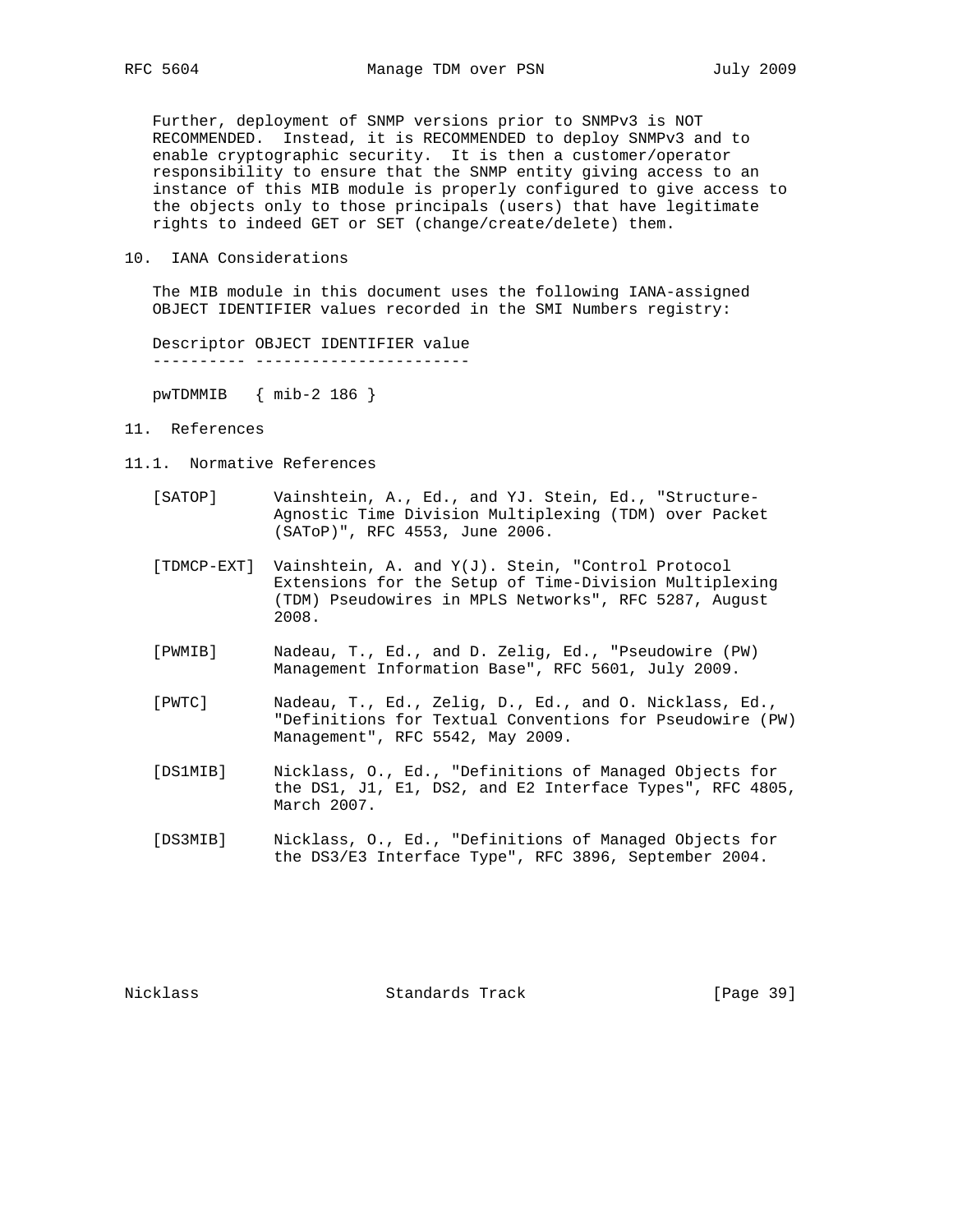- [DS0MIB] Fowler, D., Ed., "Definitions of Managed Objects for the DS0 and DS0 Bundle Interface Type", RFC 2494, January 1999.
- [IFMIB] McCloghrie, K. and F. Kastenholz, "The Interfaces Group MIB", RFC 2863, June 2000.
- [RFC2578] McCloghrie, K., Perkins, D., and J. Schoenwaelder, "Structure of Management Information Version 2 (SMIv2)", STD 58, RFC 2578, April 1999.
- [RFC2579] McCloghrie, K., Perkins, D., and J. Schoenwaelder, "Textual Conventions for SMIv2", STD 58, RFC 2579, April 1999.
- [RFC2580] McCloghrie, K., Perkins, D., and J. Schoenwaelder, "Conformance Statements for SMIv2", STD 58, RFC 2580, April 1999.
- [RFC3411] Harrington, D., Presuhn, R., and B. Wijnen, "An Architecture for Describing Simple Network Management Protocol (SNMP) Management Frameworks", STD 62, RFC 3411, December 2002.
- [BCP14] Bradner, S., "Key words for use in RFCs to Indicate Requirement Levels", BCP 14, RFC 2119, March 1997.
- 11.2. Informative References
	- [RFC4197] Riegel, M., Ed., "Requirements for Edge-to-Edge Emulation of Time Division Multiplexed (TDM) Circuits over Packet Switching Networks", RFC 4197, October 2005.
	- [RFC3985] Bryant, S., Ed., and P. Pate, Ed., "Pseudo Wire Emulation Edge-to-Edge (PWE3) Architecture", RFC 3985, March 2005.
	- [TDMOIP] Y(J). Stein, Shashoua, R., Insler, R., and M. Anavi, "Time Division Multiplexing over IP (TDMoIP)", RFC 5087, December 2007.
	- [CESOPSN] Vainshtein A., Sasson, I., Sadovski, A., Metz, E., Frost, T., and P. Pate "Structured TDM Circuit Emulation Service over Packet Switched Network (CESoPSN)", Work in Progress, October 2003.

Nicklass Standards Track [Page 40]